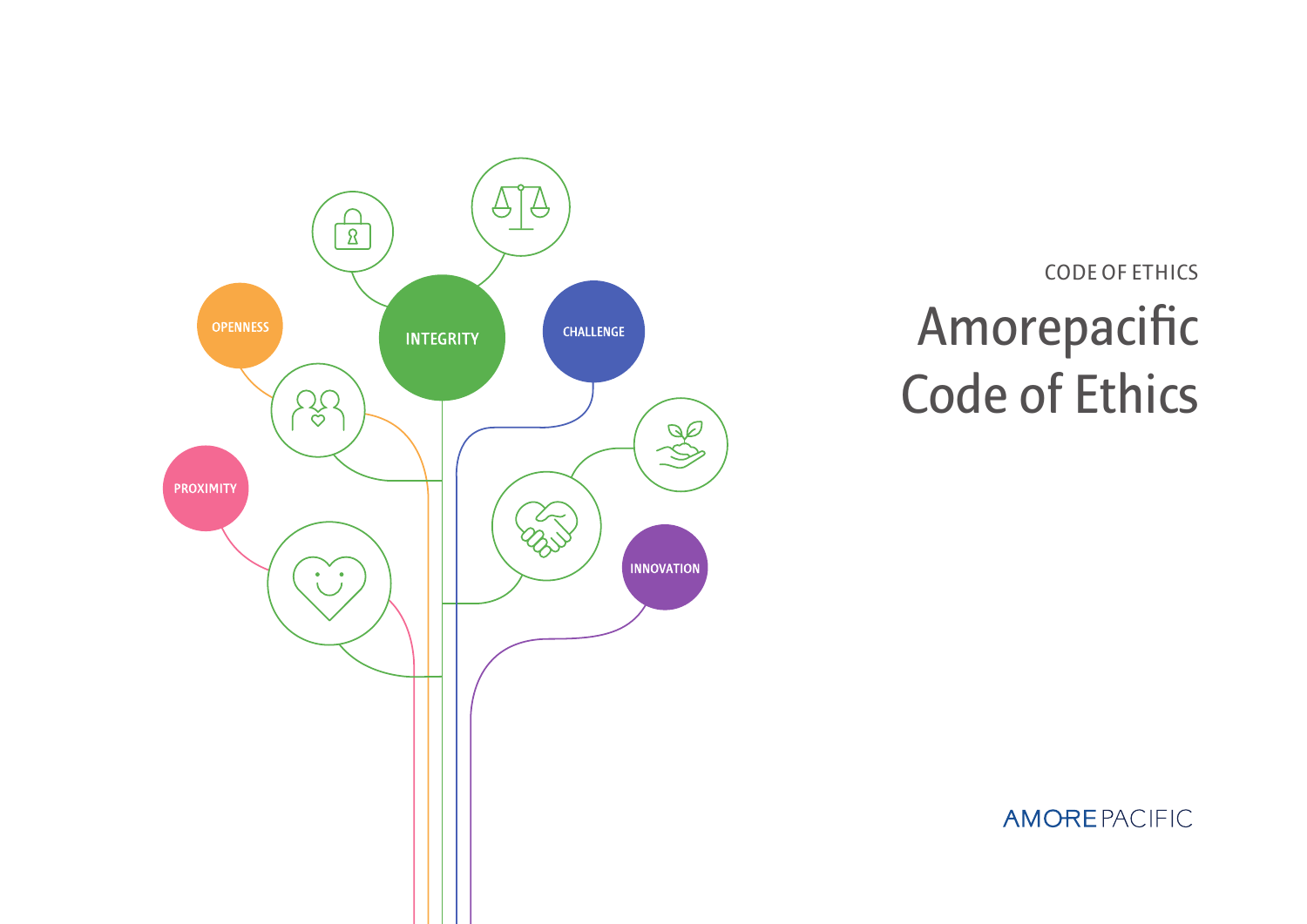#### **'Don't Ever Tell a Lie'**

## **'Integrity', Our Value**

These words are like a native dialect that habitually stemmed forth from the mouth of Suh Seonghwan, the founder of Amorepacific. The meaning of integrity that underlies those words has been carried on into the Code of Ethics.

Our value of integrity works together with openness, innovation, proximity, and challenge to form the basis for all decisions we make in order to live up to our calling as the Asian Beauty Creator and to achieve our goal of becoming a Great Global Brand Company. Furthermore, this value of integrity is the driving force behind the fortification of the trust between us and stakeholders - a trust that has been maintained since the founding of the enterprise and has led to the continuous growth of our company.

We must all act with integrity for the sake of ourselves and for Amorepacific. This Code of Ethics presents the standard for how employees of Amorepacific ought to act. As members of Amorepacific, a company that creates beauty, we must all comply with both the regulations and Code of Ethics in making correct decisions, and we must faithfully take responsibility for our own decisions and actions.

Just as a gardener toils in sweat day after day to care for a tea tree with the utmost devotion, a business can develop and grow when each and every employee works hard to put forth effort and combines forces. Hard work and technology must join hands on a foundation of integrity in order for powerful products and inspirational services to come into the world. This is precisely the way in which we can please our customers and take the world by surprise.

Suh Kyungbae, Amorepacific Group CEO and Chairman

Washe Gas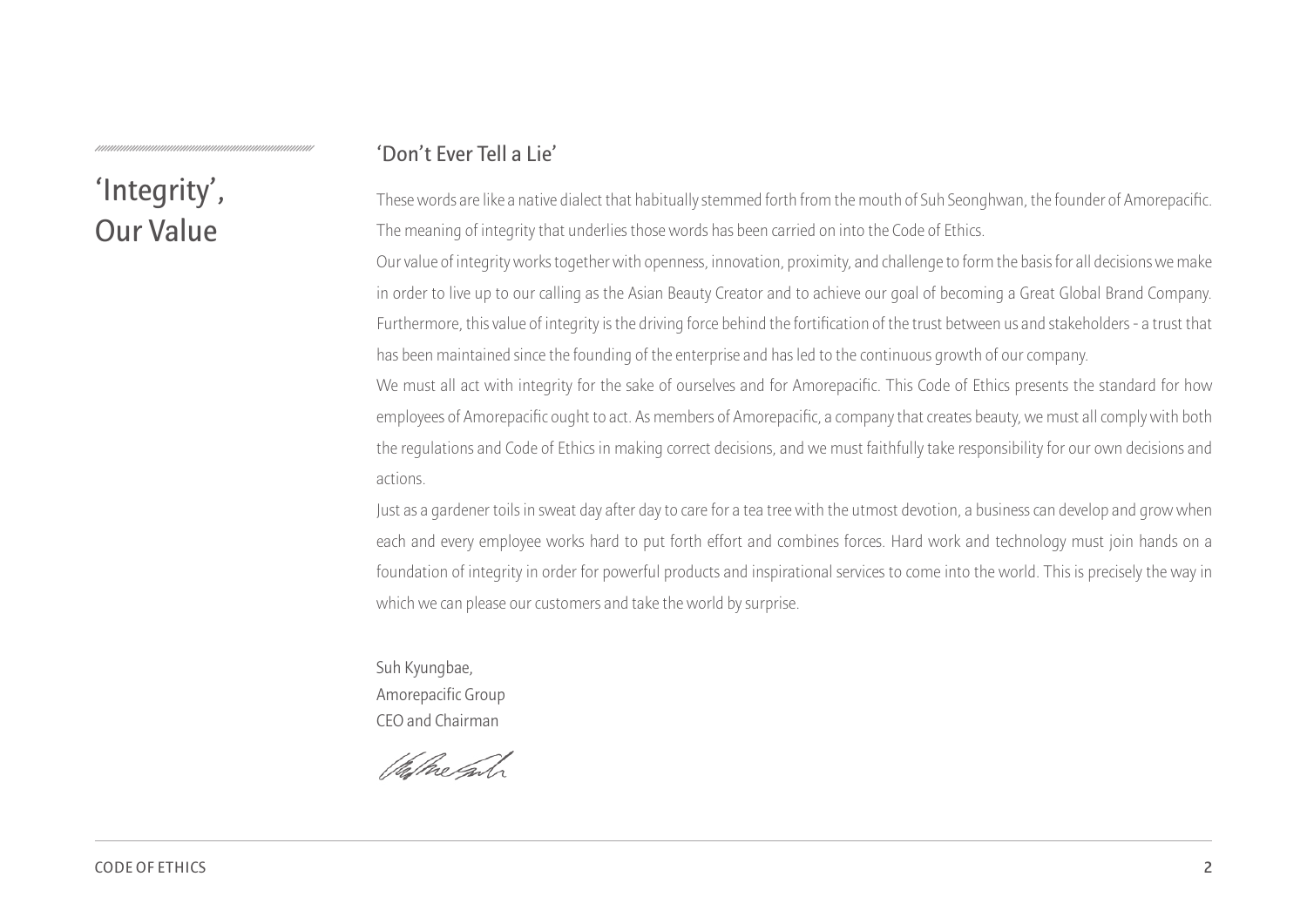**What is the Code of Ethics?** The Code of Ethics is a set of standards for practical application that all the employees of Amorepacific must comply with in order to increase the transparency of Amorepacific and live up to our societal and ethical calling as a corporate citizen. The Code of Ethics presents principles to all employees for determining the rightness or wrongness of decisions that are made on the job, as well as the standard for ethical behavior with which each person must comply in the area of one's personal life.

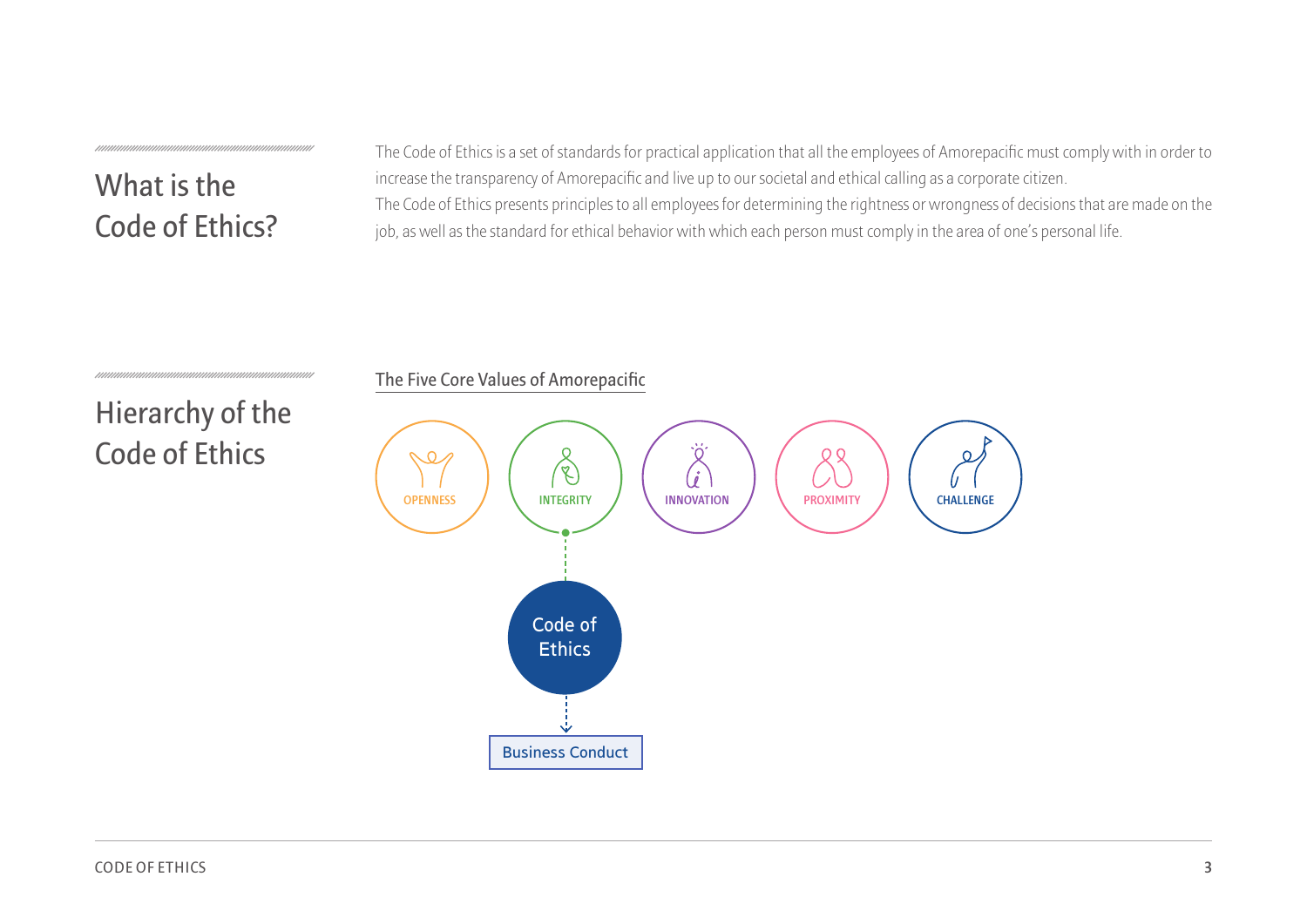## **Amorepacific Code of Ethics**



#### **Caring about the Customers**

We must continuously create values from the perspective of the customer, values that move the customer. We must have the attitude that we will keep our promises to the customer no matter what.



#### **Respect for Employees**

Work must be done in a way that demonstrates that all AP people are valued and the human rights of all employees are held in respect.



#### **Management with Integrity**

We must not deceive others about the facts of reality, nor hide any issues, nor damage our future profits by resorting to temporary expedients.



#### **Harmonious Growth**

We must build fair trade relationships with a variety of stakeholders and based on this, we must pursue a strategy of win-win management.



#### **Protection of Company Assets**

Tangible and intangible assets retained by the company must be utilized in accordance with their original purpose, and we must do our utmost to protect that effort.



#### **Responsibilities as a Corporate Citizen**

Amorepacific must be an enterprise that is essential to and respected by the society.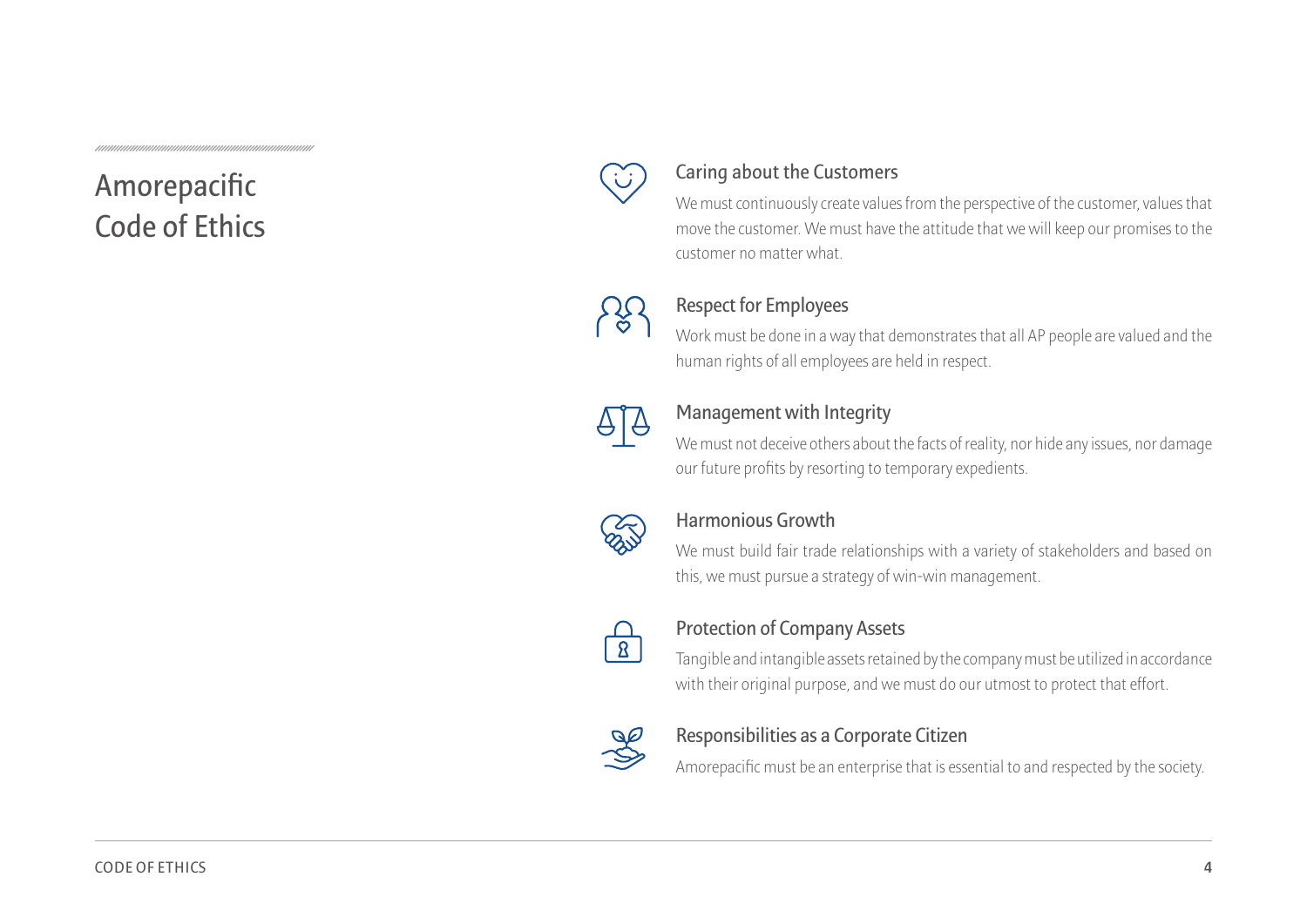## **Contents of the Code of Ethics**

#### I. Standards of Ethical Behavior –––––– 06

- 1. Matters that All Employees Must Comply With
- 2. Matters that Leaders Must Comply With
- 3. Scope of Application of Standards

### **Ⅱ. Standards of Ethical Judgement**  09

1. Self-Examination for Ethical Decision Making

#### **I.** Standards of Ethical Behavior  $\longrightarrow$  06 III. Individual Provisions of the Code of Ethics  $\longrightarrow$  10

- 1. Caring about the Customers
- 2. Respect for Employees
- 3. Management with Integrity
- 4. Harmonious Growth
- 5. Protection of Company Assets
- 6. Responsibilities as a Corporate Citizen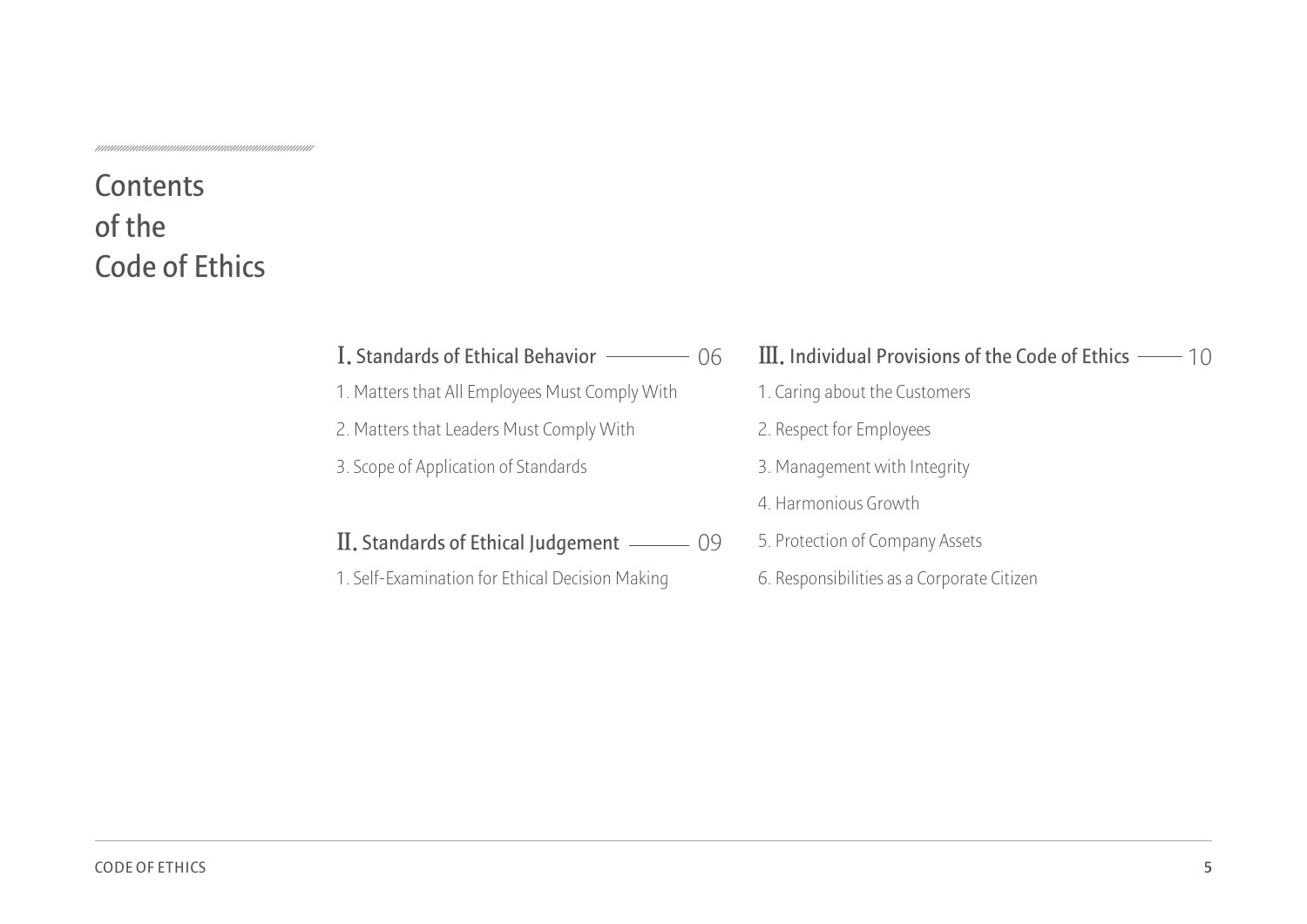## **Ⅰ. Standards of Ethical Behavior**

## **1.Matters that All Employees Must Comply With**

All employees must be acquainted with the entire Code of Ethics, and, in particular, each person must familiarize himself/herself in detail with standards that relate to his/her own duties.

#### ① Principle

When encountering situations involving ethical dilemmas, all employees must first obey the law and adhere to the standards specified in this Code of Ethics. Employees must familiarize themselves with the company policies that relate to their own work or job duties, understand how they apply to the work, and comply with them.

#### ② Raising Problems

If the organization or an employee has violated this Code of Ethics or has learned of a potential unethical act, the problem must be raised immediately through the reporting channels within the company. This will provide the company with an opportunity to deal with the problem and resolve it before it can develop into a violation of the law or pose a threat to the company's reputation.

#### ③ Accountability for Violations

Employees who fail to fulfill their duty to comply with this Code of Ethics may face disciplinary measures according to the applicable regulations.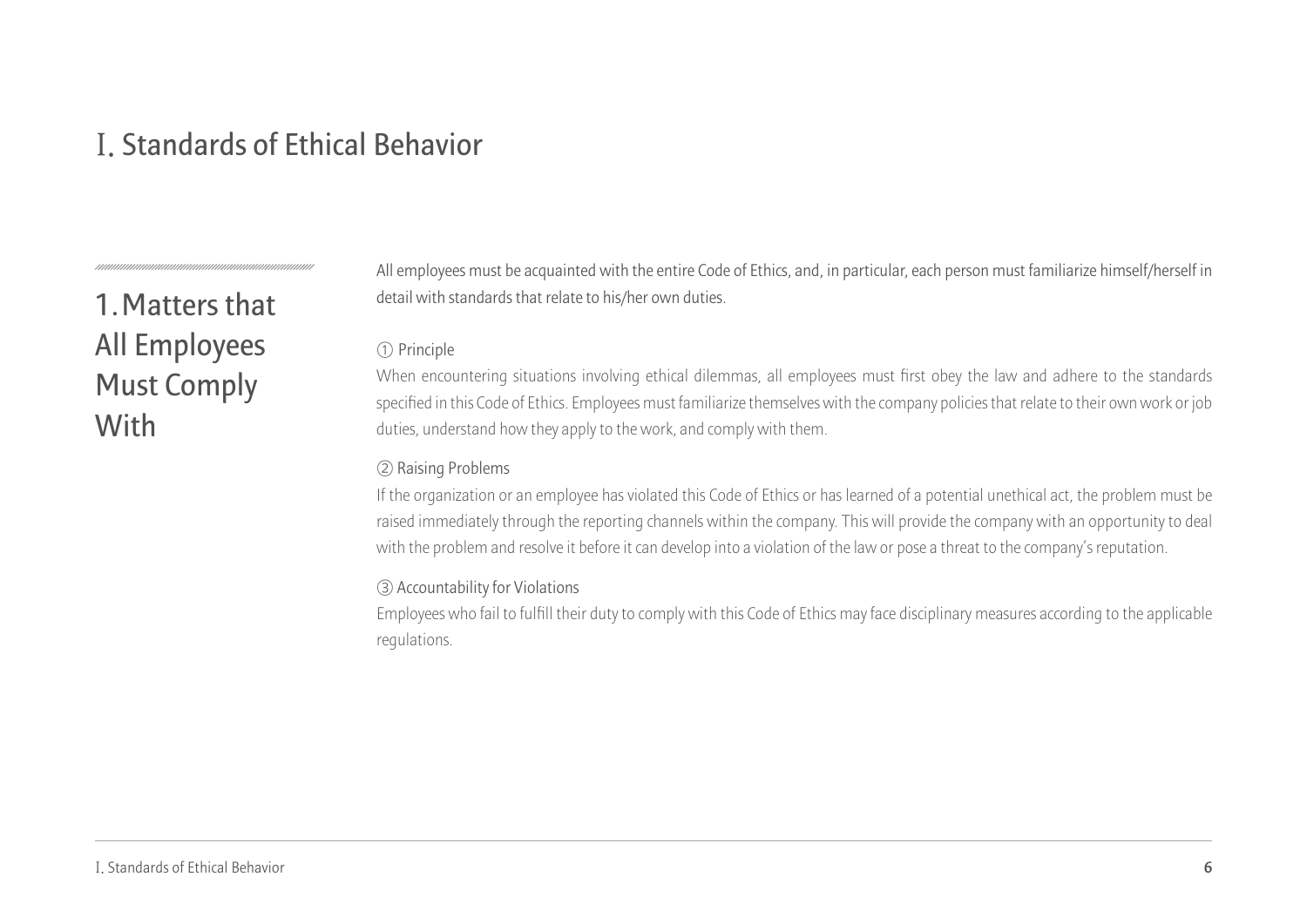## **2.Matters that Leaders Must Comply With**

Amorepacific's leaders must be ethical role models for employees under their management through demonstration of ethical behavior, and they are responsible for administering consequences for unethical acts of employees under their management.

#### ① A Leader

A 'leader' is defined as one who holds a position of a team leader or higher and who can exercise the right to make decisions in the organization. However, if an employee is exercising the right to make decisions in lieu of someone in a position of team leader or higher due to personnel transfers, absence of leadership, etc. that employee is considered a leader as well.

#### ② Duties of a Leader

- **·**Leaders must fully understand the Code of Ethics and must demonstrate exemplary behavior in adhering to it.
- **·**Leaders must repeatedly educate junior colleagues on the Code of Ethics.
- **·**Leaders must inform junior colleagues of the internal rules and policies that are related to their duties, and must strive to help the juniors understand them.
- **·**If an employee who has encountered a situation involving an ethical dilemma requests an advice, leaders must provide consultation with a sincere attitude.
- **·**If a leader recognizes that a member of his/her team has committed an unethical act (including potentially unethical acts), he/she has the duty to report this to the Ethics Office.
- **·**Leaders must protect employees who present objections to unethical acts or report them, and under no circumstances should they be put at a disadvantage.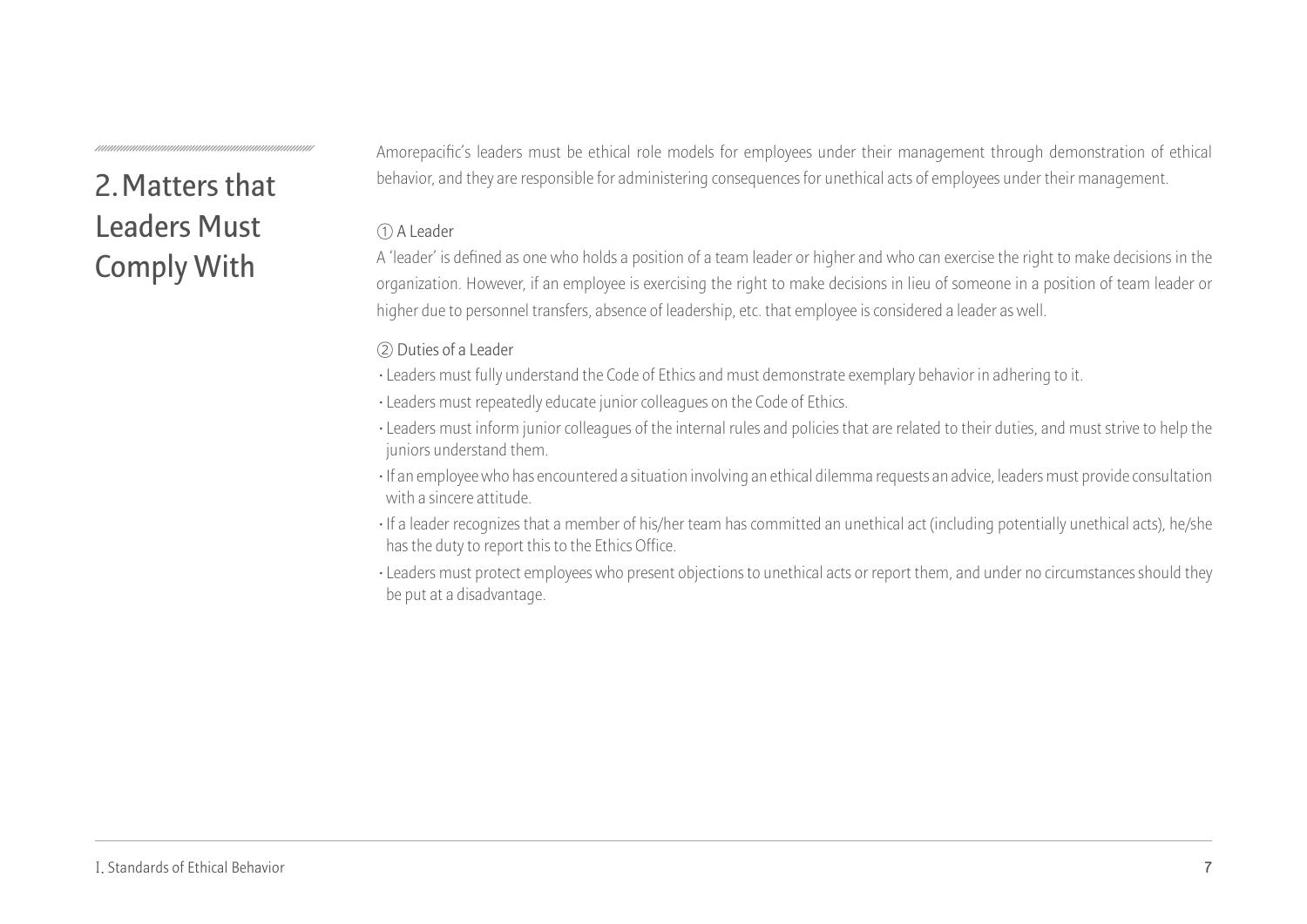## **3. Scope of Application of Standards**

When all concerned parties comply with the Code of Ethics, we can move forward in the right direction.

#### ① To Whom the Code Applies

This Code of Ethics applies equally to all employees of Amorepacific Group and its affiliates, sub-subsidiaries, overseas corporations, overseas branches, and joint ventures. The terms 'Amorepacific', 'the company', 'this company', or 'employee' in this code refers to all of these corporations and their affiliated employees. Also, in the case of clients, vendors, agents, business representatives, other contracted businesses or temporary workers who have a contractual relationship with Amorepacific, would need to comply with the code if they sign the code of ethics certification statement.

#### ② Compliance with Regulations

Employees must first and foremost comply with the regulations of the country they reside in (laws, commands, rules, etc.), and if this code requires a stricter standard of ethics than do the regulations of the relevant country, this code should be given priority. If the Code of Ethics and the regulations conflict with one another, the applicable regulations will precede.

#### ③ Compliance with Relevant Company Rules and Guidelines

This Code of Ethics does not address every situation that may arise while on the job. Therefore, during work employees must first comply with company rules and guidelines that relate to the relevant work, and if one encounters a situation in which a problem arises or an ethical dilemma presents, please refer to the polices below:

- **·**Amorepacific Code of Ethics
- **·**Amorepacific Group Audit polices
- **·**HR policies and related guidelines for each company within Amorepacific Group
- **·**The entire set of all other company rules within Amorepacific Group

If there is a conflict among the laws, the Code of Ethics, and specific contents in other company rules, or if there is difficulty making a decision for other reasons, any of the following sources may be consulted for advice.

- **·**Immediate supervisor of the team (team leaders, executive officers, CEO)
- **·**Amorepacific Group's Ethics Office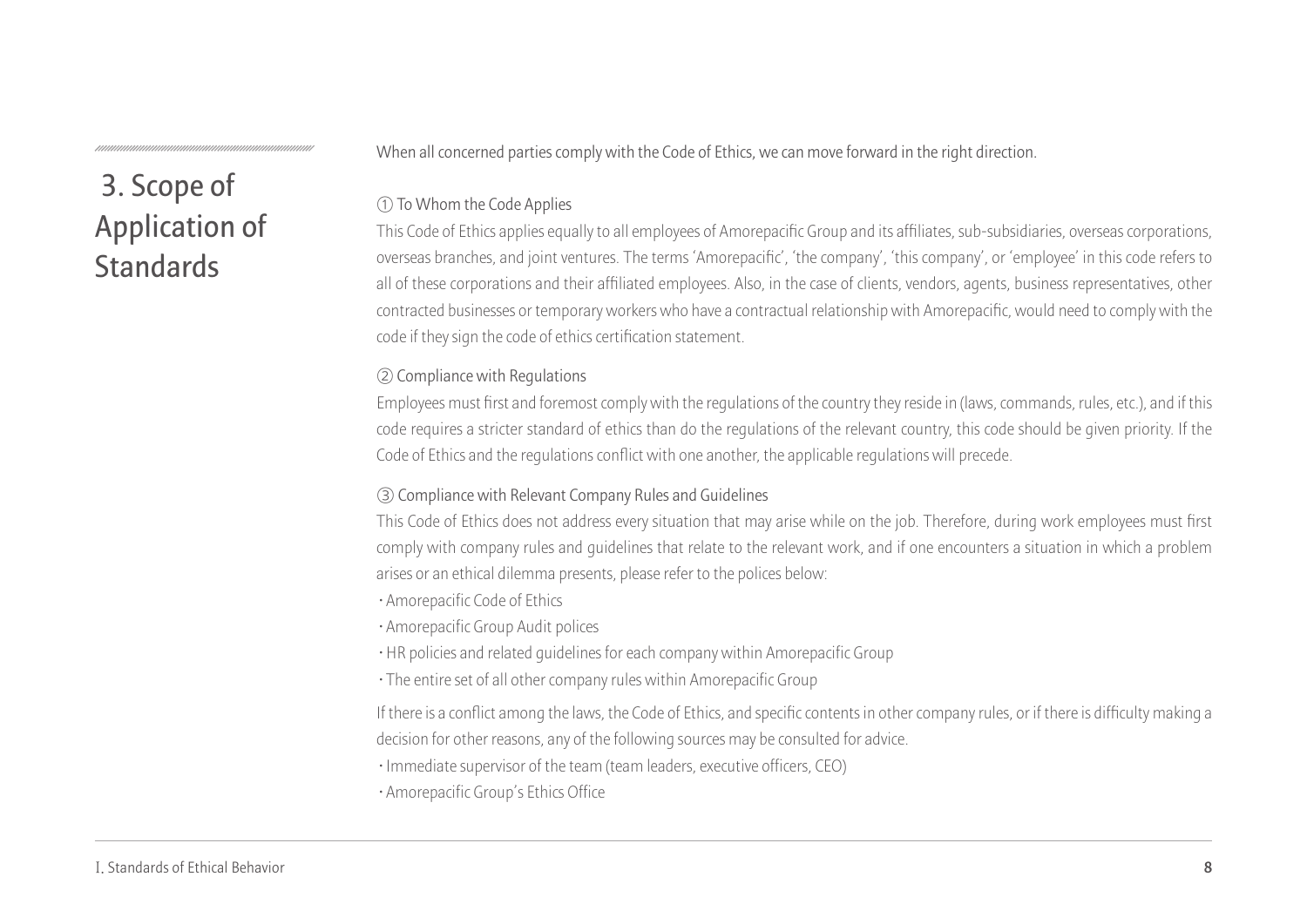## **Ⅱ. Standards of Ethical Judgement**

## **1. Self-Examination for Ethical Decision Making**

When the people who must comply with this Code of Ethics are making work-related decisions, they must exercise good judgement based on sufficient information. If the answer to any one of the following questions is 'No' or 'I am not sure,' then this may result in a serious unethical consequence. In this case, one should not make the decision in question, or one should consult with and get assistance from the Ethics Office or the Legal Department.

**Before making work-related decisions, please ask yourself and answer the following questions.**

|  | Is this legal?                                                                    | If the act is not legal, this can result in serious consequences.<br>If uncertain, the applicable division or an in-house expert must be consulted.                                                                                       |
|--|-----------------------------------------------------------------------------------|-------------------------------------------------------------------------------------------------------------------------------------------------------------------------------------------------------------------------------------------|
|  | Does this conform to the five core<br>values of AP WAY and the Code of<br>Ethics? | A decision should be made only after consulting the Amorepacific core values and Code of Ethics and giving the<br>matter careful consideration. If uncertain, please consult the person in charge of ethics.                              |
|  | Am I comfortable having others<br>know about my decision?                         | If I cannot tell my co-workers, friends, family, etc. about my decision, it is not the right decision. Please consider if<br>you would feel comfortable with the decision being reported in the news or in a newspaper.<br>Newspaper Test |
|  |                                                                                   |                                                                                                                                                                                                                                           |

**If you cannot answer "Yes" to any one of the questions or are uncertain, this may result in a violation of the law or an unethical consequence, and this in return may seriously affect the company's reputation, therefore you must put a stop to that act.**

#### **Consultation and Reporting Channels**

#### **Ethics Office**

Korea HQ: Compliance Team ethics@amorepacific.com

#### **Whistleblower Hotline**

Korean: http://ethics.amorepacific.com English: http://ethics.amorepacific.com Chinese: http://ethics.amorepacific.com.cn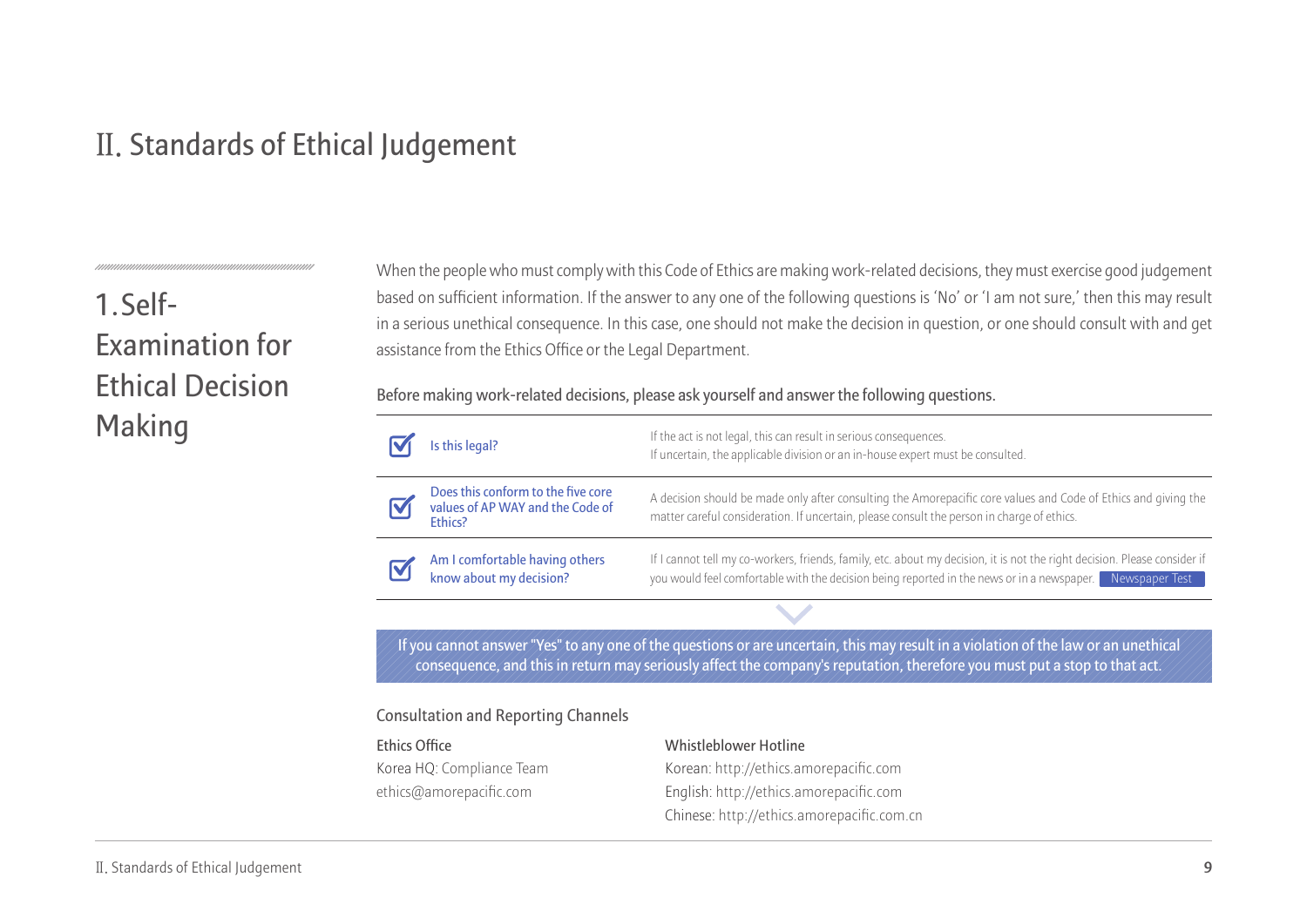## **Ⅲ. Individual Provisions of the Code of Ethics**



## **1.Caring about the Customers**

Caring about the customers is the core value that guarantees the existence and growth of Amorepacific. All employees must continuously create values from the perspective of customers, values that move customers and strive to keep our promises to customers.

#### **1) Providing Reassurance about Products**

Our most basic duty is to make the customer feel a sense of reassurance and trust about Amorepacific's products. We must bear in mind that we need to build customer trust by putting product safety first.

- $\mathbb O$  The highest level of hygiene maintenance and the strictest level of quality must be applied at every stage, from development of the product to the processes of manufacturing and distribution.
- When selecting raw or sub-materials, safety, effectiveness, and quality, etc. must be thoroughly verified and care must be taken ② so that environmental, social and ethical problems do not arise.
- Any issues that may arise with respect to safety and quality of products or materials must be proactively raised, and should be ③ communicated to those in charge of product development or quality.
- Prior to shipment, all inspections and quality management must comply with domestic and foreign legal restrictions and ④ requirements, and must be thoroughly verified so that they can satisfy the even stricter internal management standards of the company.
- If issues arise in connection with the quality, safety, or effectiveness of a product, or there is a concern that a customer may ⑤ be adversely affected by such, this must be immediately reported to the applicable division, and the division must take swift response measures in accordance with internal policies.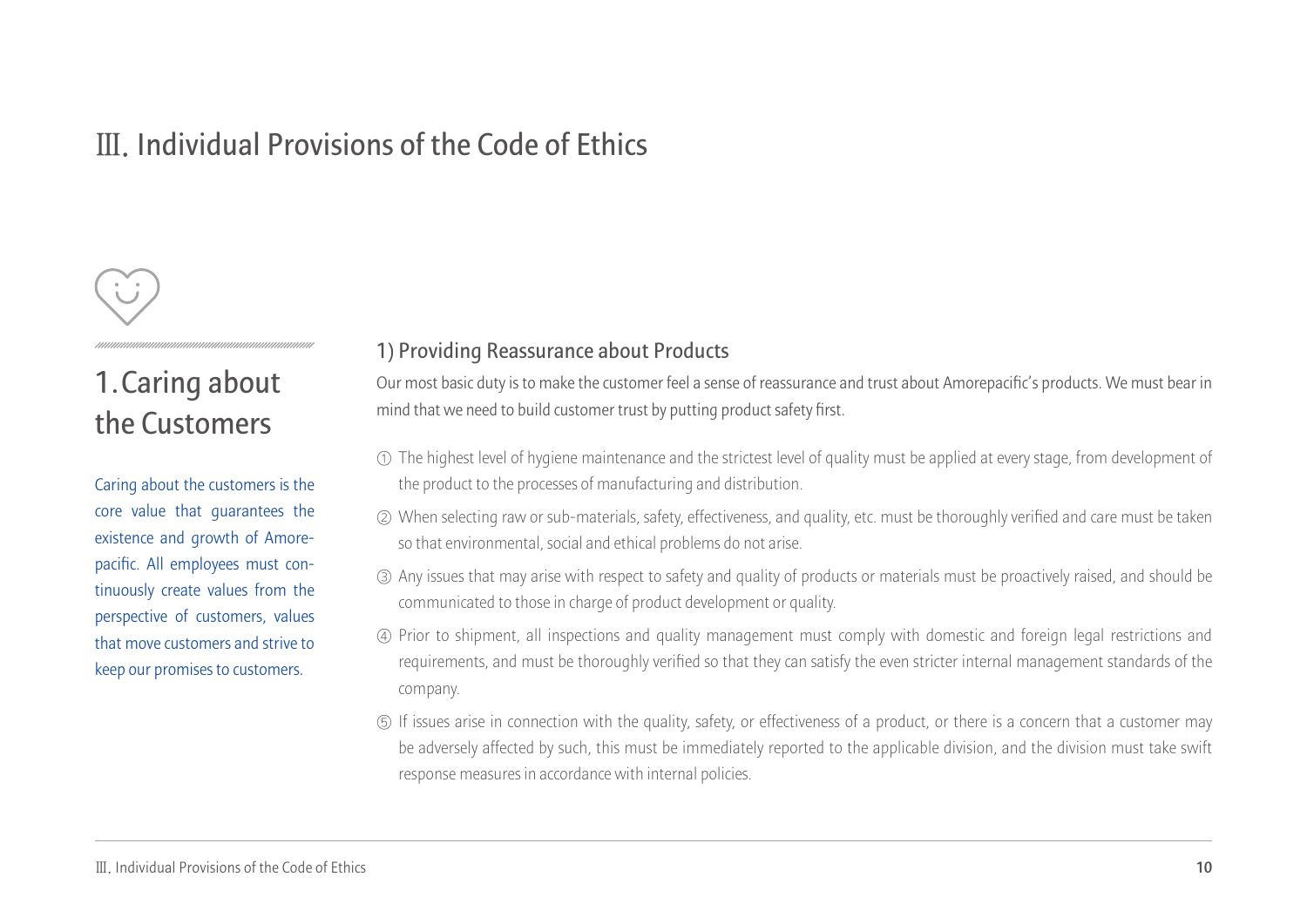

**1.Caring about the Customers**

#### **2) Ethical Marketing**

Amorepacific pursues ethical and responsible marketing strategies based on effectiveness and features of products that are grounded in scientific facts and does not promote the infeasible beauty.

- When advertising and promoting a product, the effects of a product must be described accurately and honestly, and false or ① exaggerated information should not be entered, nor should important information be left out.
- ② If a product's effect is being advertised or promoted, it must, without fail, pass an internal inspection process, and the inspection results must be based on scientific evaluation, investigation, or experimental research.
- When advertising and promoting a product, we need to consider whether that content is in accord with the ethical standards ③ of Amorepacific, and special care needs to be taken to prevent the occurrence of breach-of-ethics issues such as human rights violations, environmental pollution and damage, etc.
- Procedures must be implemented to check whether advertisements and promotional materials produced by external partners or ④ vendors such as advertising agencies, etc. contain any content that violates applicable regulations or company policies.
- The advertising and promotional activities of Amorepacific must comply with the regulations of the relevant country that are ⑤ related to labeling and advertising, and persons managing related duties must perform sufficient reviews in advance.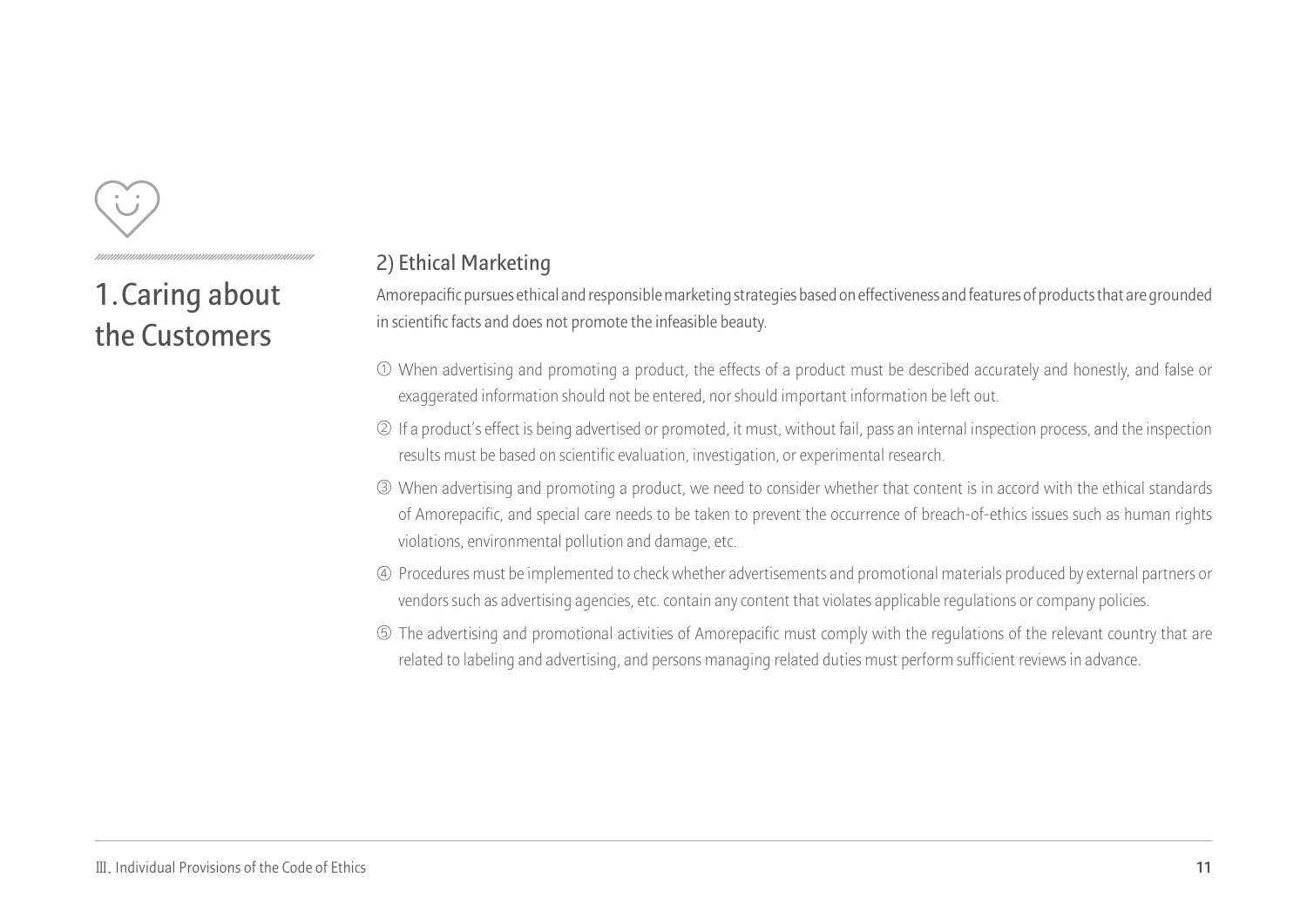

**1.Caring about the Customers**

#### **3) Protection of Customer Interests**

Employees of Amorepacific must bear in mind that they must listen respectfully to the opinions of customers and show heartfelt consideration for customers. Also, they must focus their utmost attention on maintaining and protecting customer information with serious care.

- $\mathbb U$  If a situation arises in which the health or property, etc. of a customer is harmed due to a defect in product safety or there is a  $\,$ concern that such situation may arise, immediate response measures must be taken in accordance with the relevant policies of the company.
- ② If a general defect arises in quality or a customer makes a legitimate request for an exchange or return of a product, service, etc., or the customer raises an issue of dissatisfaction or discomfort with the product, response measures must be taken in accordance with the relevant policies of the company.
- The personal information of a customer may only be used within the scope agreed upon by the customer. Except for cases ③ where the customer agrees or it is legally permitted, the information may not be used for purposes other than that for which the customer provided the information, and such information may not be browsed, utilized or provided to a third party for any purpose other than that related to work.
- Employees and those in charge of relevant tasks who are handling the business-related customer information must, without fail, ④ comply with the company's applicable rules and policies, and every employee must avoid the following acts:
	- **·**Taking a document containing customer information outside of work;
	- **·**Leaking customer information to the outside via phone, fax, email, SNS, messenger, etc;
	- **·**Reusing or failing to destroy documents containing customer information after they have been used;
	- **·**Any other similar acts to the above in which the customer information is left unattended or handled with neglect, etc.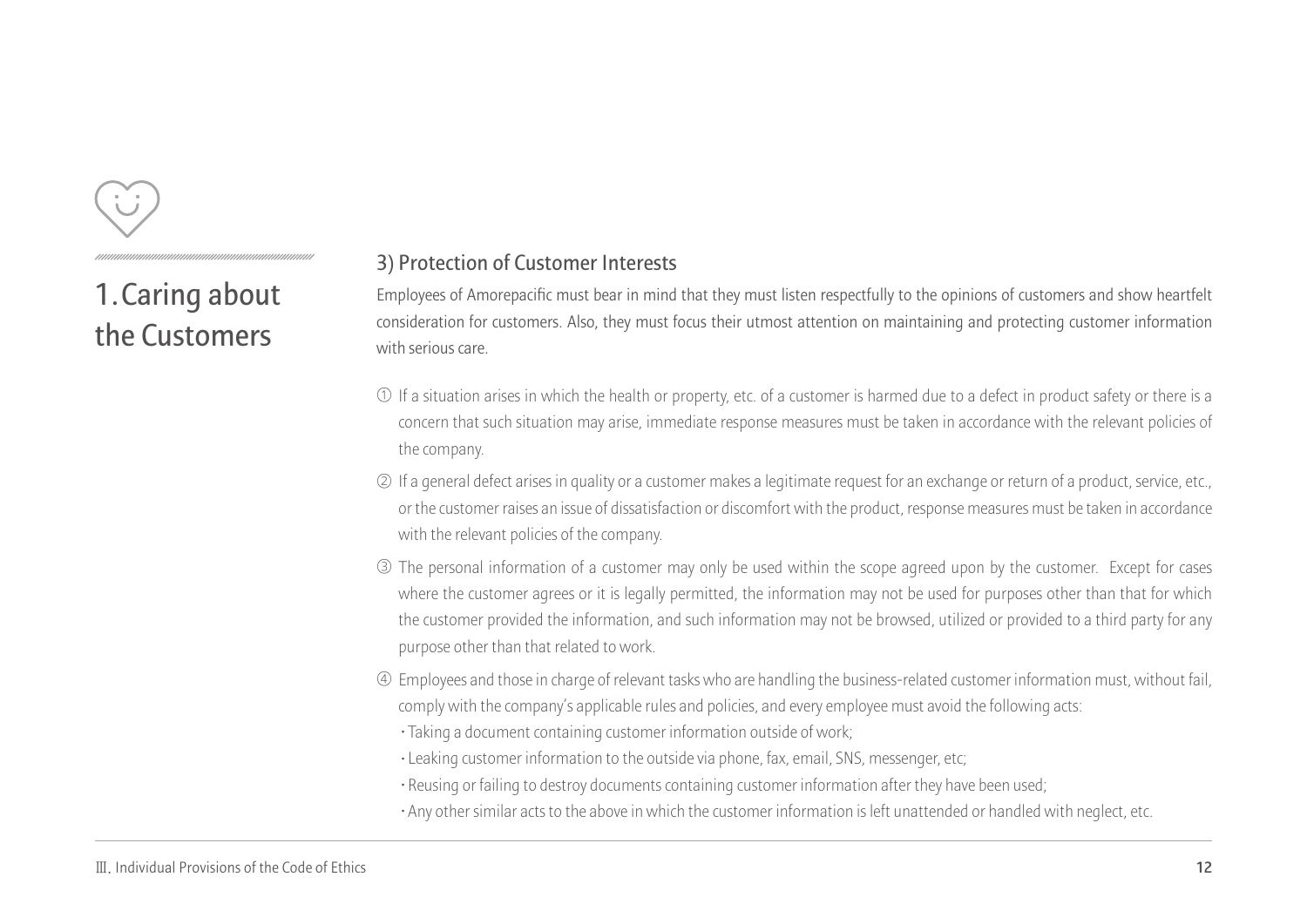## **2. Respect for Employees**

Amorepacific values all AP people, and every employee must work in a way that respects the human rights of other colleagues.

#### **1) Fair Employment and Information Protection**

Each and every employee of Amorepacific has the right to receive equal respect and to be treated with dignity.

- Discriminating against an employee in the matter of employment, job duties, promotions, etc. for reasons of gender (including ① pregnancy), nationality, region, race, religion, disability, education, etc. or discriminating against minorities protected by law is prohibited.
- Laws relating to employment and labor for each country in which Amorepacific operates must be complied with, and human ② rights violations such as child labor, forced labor, etc. must be prevented.
- In order to improve employee work capacity, a variety of educational opportunities are provided, and talent and leadership are ③ cultivated while performance is fairly evaluated and rewarded.
- Employees must respect one another regardless of social and cultural differences, and must work together based on the values of ④ openness and friendship in order to make use of diversity, knowledge and experience.
- The personal information and personnel information of another employee should not be released to an unauthorized party or ⑤ a third party when there is no work-related need for it, or without the consent of the person in question. Teams and persons in charge of handling personal or personnel information of employees must not disclose information acquired through their duties to others (including other colleagues).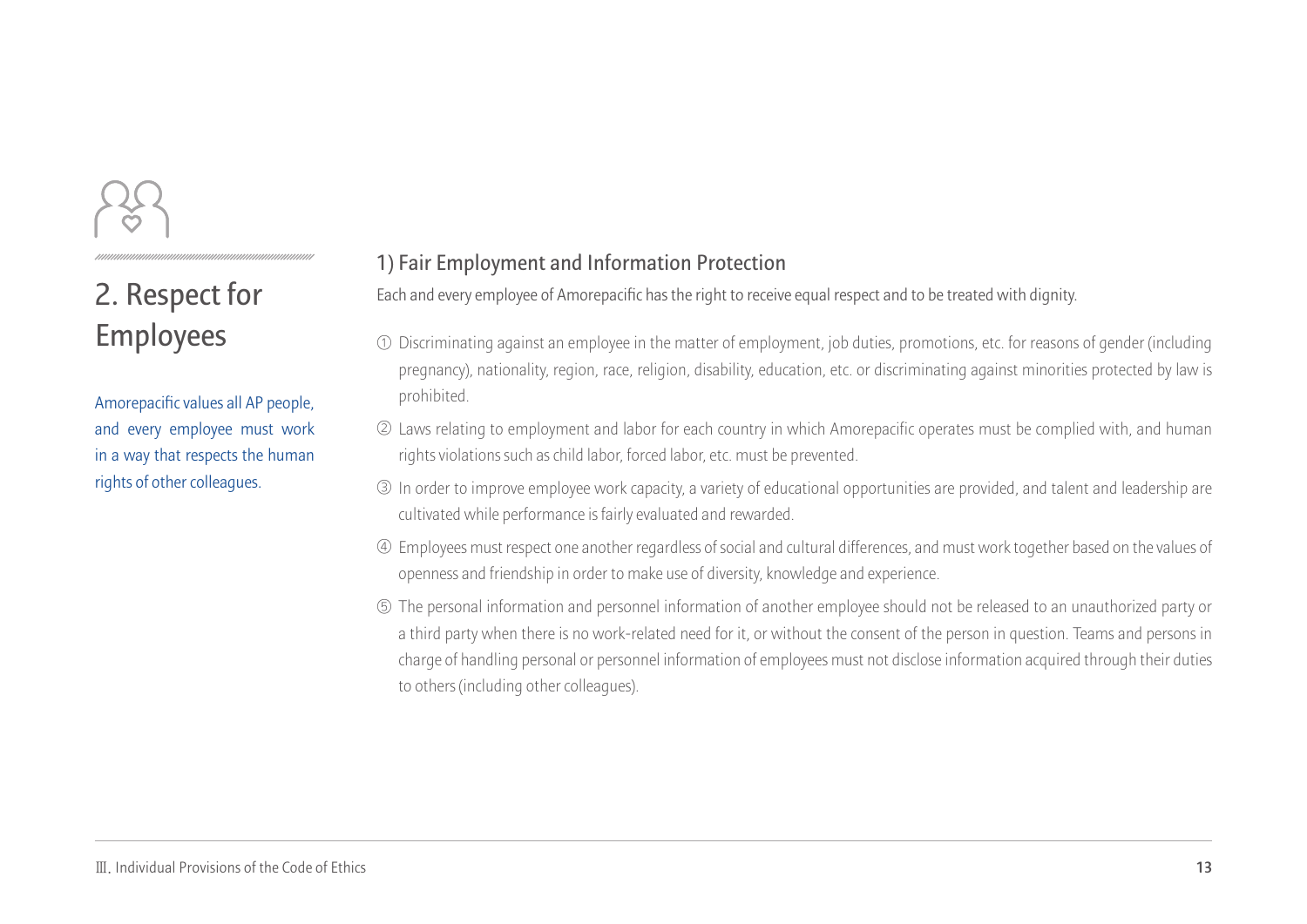**2. Respect for Employees** 

#### **2) A Safe and Healthy Work Environment**

Amorepacific must provide a safe and healthy work environment to its employees, and employees must comply with the applicable rules and regulations for the sake of safety and health of themselves, co-workers, and customers.

- $\mathbb O$  Amorepacific must strictly comply with all laws related to safety, health, and environment that apply to the operation of the business. The company's SHE principle applies to all business activities including manufacturing and sales of products as well as services, operation, etc.
- Employees must take any advance preventive measures that are necessary for the safety of themselves, co-workers, and customers, ② and must report without delay to their immediate supervisor and safety managers if they discover a wrongful practice or condition or if there is an accident.
- Every employee has the right to work in an office without any danger of verbal or physical violence, harassment, or threats. Words ③ or behaviors harming dignity or reputation of others are not tolerated, and this includes electronic communication methods such as email, messaging, SNS, etc., as well as visual, verbal, or physical actions, and acts that take place in areas outside the workplace.
- While within the office or performing work-related activities, employees may not possess or use alcohol, illegal drugs, etc. that ④ may interfere with the safe and efficient performance of job duties. In particular, illegal acts such as drunk driving, gambling, etc. are not tolerated under any circumstances. However, an exception may be made if it is essential to the purpose of business, such as alcoholic beverages at an official event, etc., and if prior approval has been obtained from the safety manager.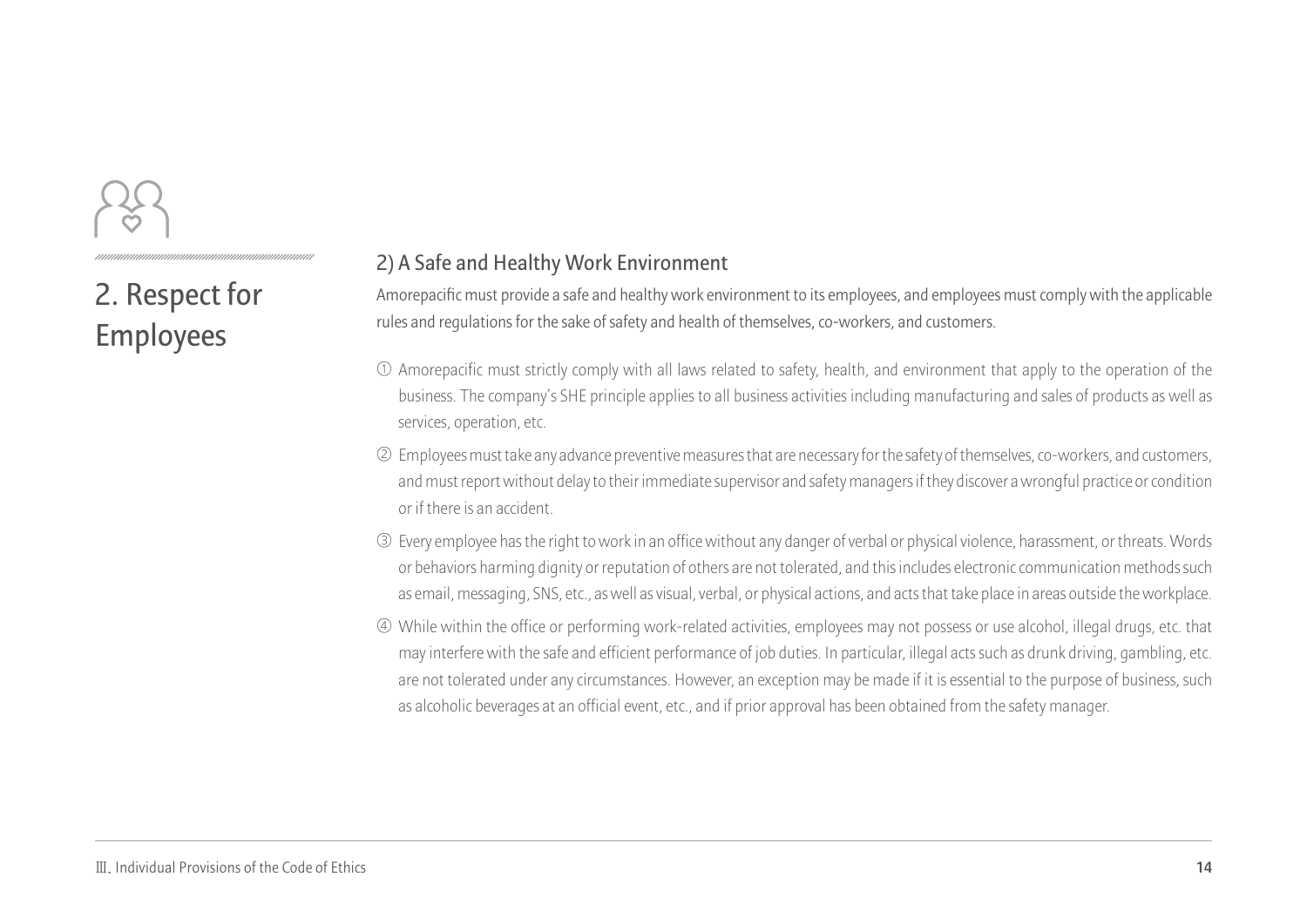**2. Respect for Employees** 

#### **3) Prohibition of Sexual Harassment**

Employees of Amorepacific must make a cooperative effort to maintain healthy relationships with colleagues based on the philosophy of gender equality. Employees must not commit acts such as sexual harassment, etc. that go against societal norms and the company's standards.

- Employee must not cause others, including colleagues, clients, vendors, etc., to experience feelings of sexual degradation or ① disgust, nor should they treat them unfavorably because they do not respond to sexual conduct or sexual requests, etc.
- $\oslash$  Sexual harassment includes not only acts of physical contact, but also acts that verbally or visually cause others to feel sexually degraded or disgusted, and the following acts are strictly forbidden in the workplace:
	- **·**Physical contact against their will or forcing such contact;
	- **·**Making sexual comparisons or evaluations concerning another person's appearance, making obscene jokes, asking sexual questions, or spreading such information to others;
	- **·**Coercing, suggesting, or persuading another to have sexual relationships;
	- **·**Posting obscene photos, pictures, graffiti, publication, etc. or showing them to others, etc.
- In particular, the consequences would be more severe, if one abuses one's authority or advantageous position in a business deal ③ to sexually harass others.
- Employees who experience or witness acts of sexual harassment, etc. must immediately report the matter to the relevant division ④ such as the immediate supervisor or the Ethics Office.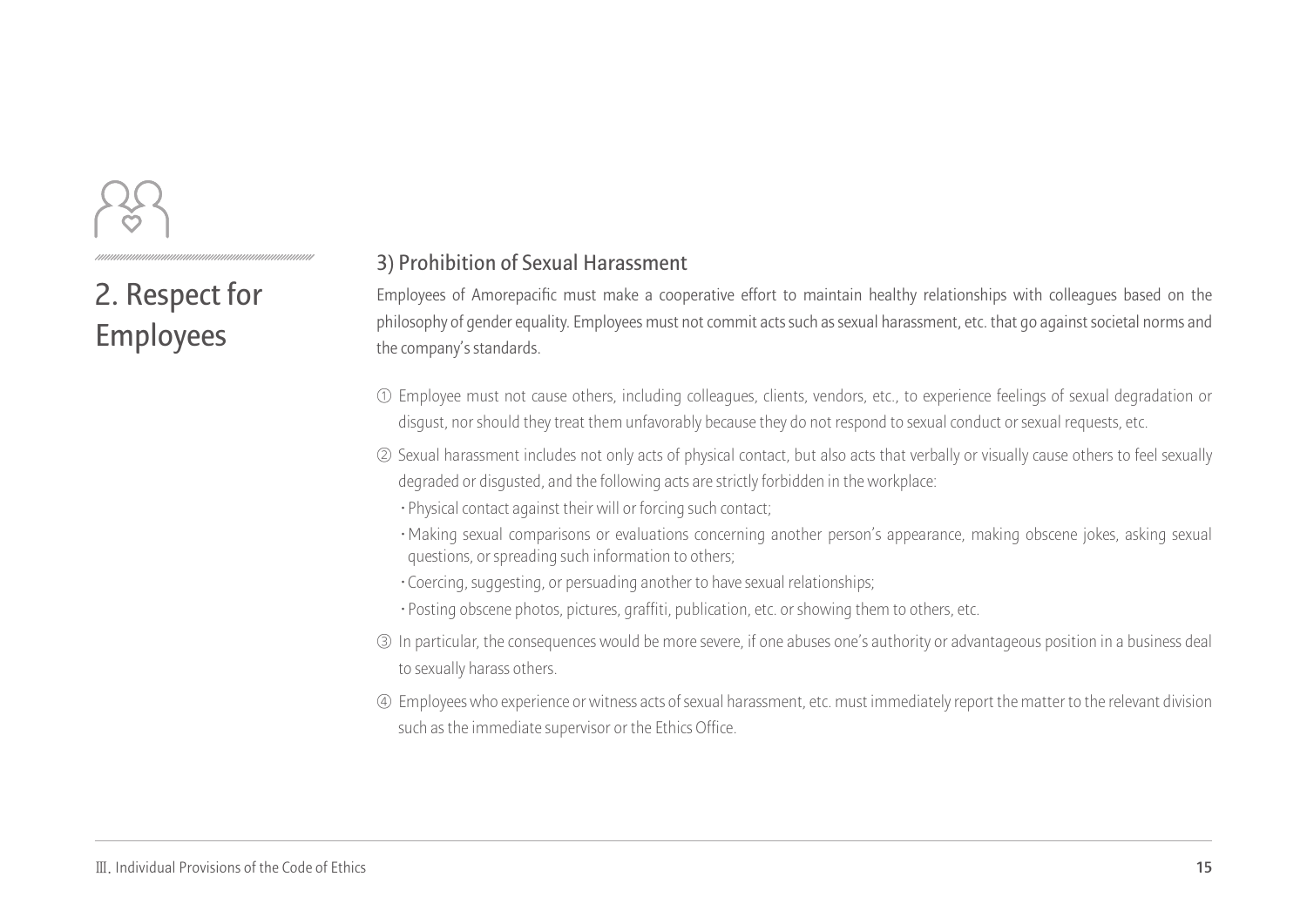

Employees of Amorepacific must work honestly and transparently so as to avoid ethical dilemmas, and must not pursue personal interests at work.

### **1) Securing of Transparency in Business Transactions**

Documenting and maintaining details about business transactions in a transparent and accurate fashion, and disclosing actual facts and issues are essential factors in maintaining the trust of stakeholders and protecting the company.

- $\mathbb O$  In order to reflect all business transactions transparently, documents should be based on facts and prepared accurately, and laws and company rules on the maintenance and disposal of files must be complied with.
- All accounting records must agree with accounting standards and actual transactions. Decisions made by the top management ② and reports for investors and regulatory institutions must be based on such records.
- The actual nature of transactions must not be distorted through false reports, omissions, arbitrary changes, etc., and fraudulent ③ or illegal transactions must not be allowed to occur. If the following suspicious transactions are discovered, the issue must be raised to the relevant division such as the immediate supervisor or the Ethics Office, etc.:
	- **·**Financial results that appear to conflict with actual performance;
	- **·**Posting of false transactions on the internal systems of the company;
	- **·**The omission of important information, or the distortion or misleading report of the nature of a transaction;
	- **·**Avoidance of review and approval procedures.
- Employees must ascertain whether the party that the company is dealing with such as a client, agent, vendor, partner, business ④ representative, etc. – is appropriate for the deal. It is also required to confirm whether they are providing correct information, running a legitimate business and a business partner that satisfies company policy.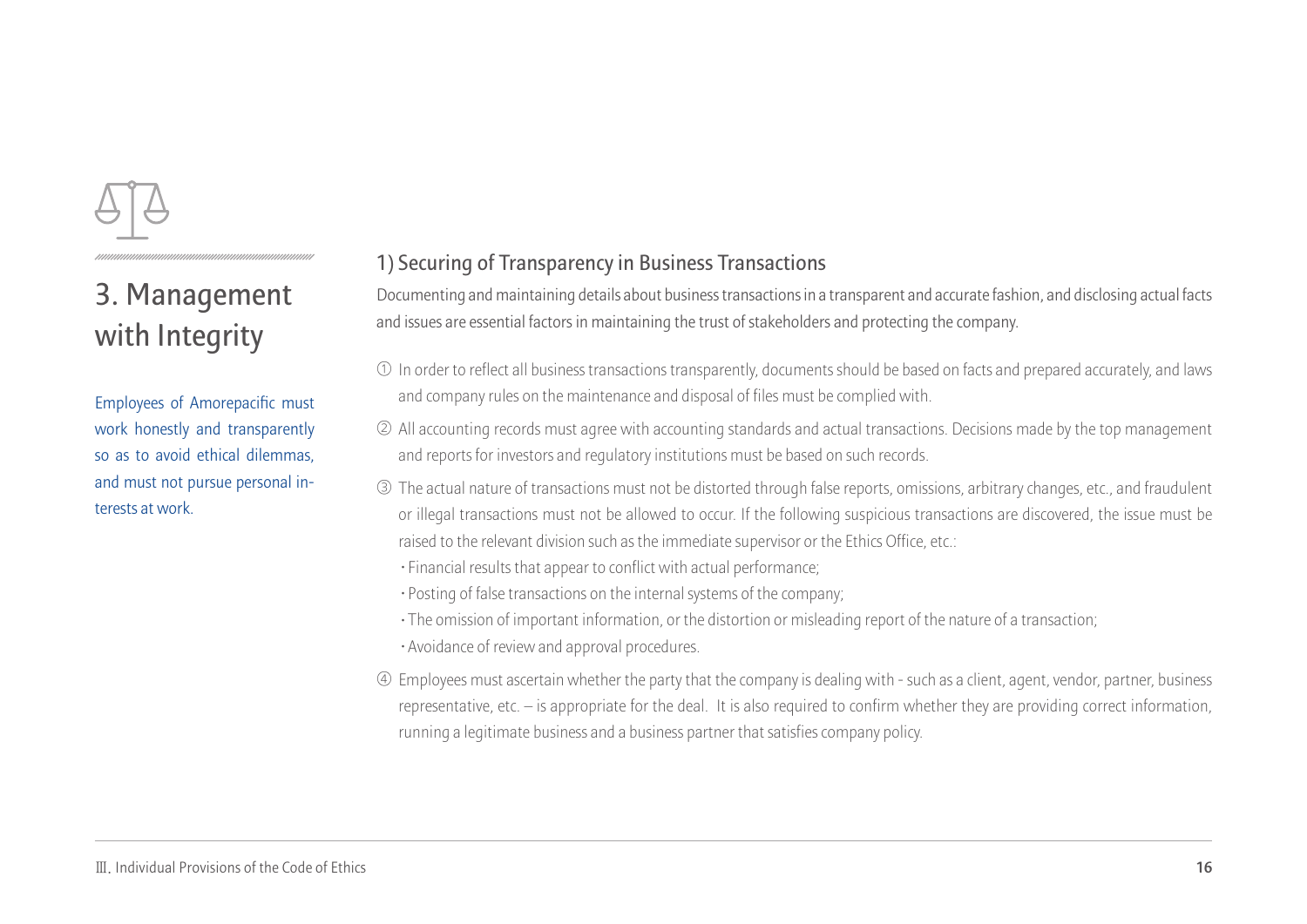

#### **2) Avoidance of Conflicts of Interest**

Employees of Amorepacific must avoid all acts or relationships that create a conflict of interest between them and the company, and if there is a conflict of interest between the two, they must consider the company's interests first in deciding upon which action to take.

- $\mathbb O$  All employees have the duty to put the company's interests first in making work-related decisions, and must avoid situations in which their private interests or their personal financial interests conflict with the company's interests.
- A conflict of interest may arise in a variety of situations such as the following, and when a conflict of interests arises, it should be ② reported to the immediate supervisor and the fact must be disclosed to the Ethics Office within the company:
	- **·**If a family member or relative works for a competitor, a client, vendor, or has a business-related vested interest in such;
	- **·**If an employee, family member, or relative has a vested financial interest with a competitor, client, vendor, or a potential partner company;
	- **·**If an employee has a business reporting relationship with a family member or relative, or may exercise an influence on them;
	- **·**If a person with whom the employee has a personal relationship (friends, acquaintances, romantic partners, etc.) develops a vested interest such as those describe above, etc.
- An employee may not run his/her own business or work for another person or company without prior approval from the company. ③ If an employee requests prior approval, the one authorized to grant approval must carefully consider whether or not the ability to concentrate on his/her job will be adversely affected.
- Employees may not provide or receive cash, gift cards, etc. to or from colleagues or employees of clients or partners, and all other ④ monetary deals may also not be transacted.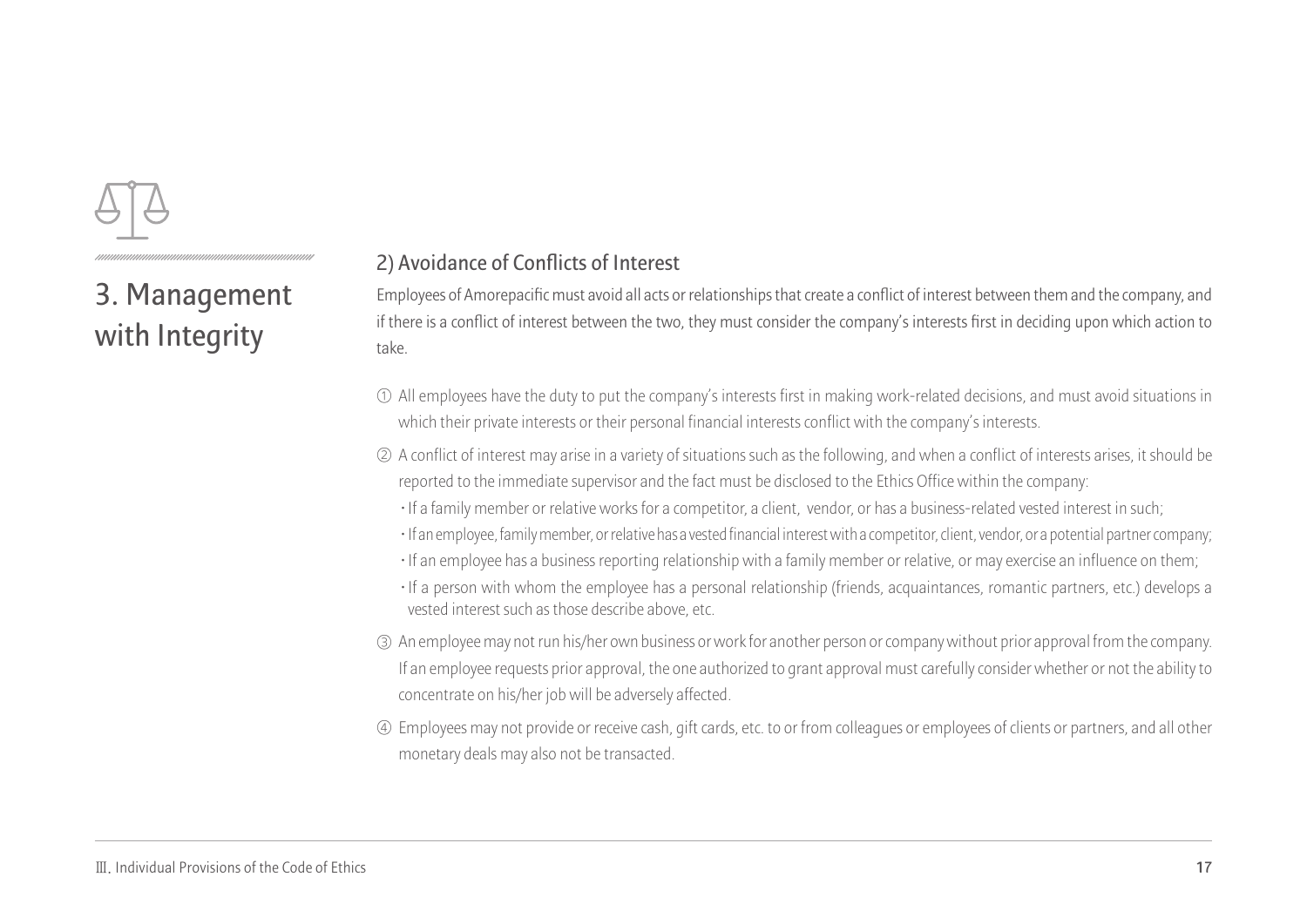

#### **3) Acceptance of Gifts and Hospitality**

When dealing with stakeholders, employees of Amorepacific must use good judgement and careful consideration in offering or accepting gifts or hospitality.

- When dealing with any stakeholders such as clients, vendors, etc., employees must not offer or accept illicit gifts, hospitality, etc. ① In particular, it is even more strictly forbidden to receive goods, special treatment, monetary or non-monetary benefits, etc. from clients, vendors, internal employees, etc.
- An employee may accept legally appropriate and customary gifts or hospitality for the sake of smooth transaction of business, ② but he/she must, without fail, check whether the offered gift, hospitality, etc. does not violate the law and company policies and procedures. If gift or hospitality is accepted, this must be reported to the immediate supervisor or the Ethics Office.
- Amorepacific's policies on ethics must be made known to all clients, vendors, partners, and business representatives with a vested ③ interest in the company, and they must be required to comply with the company's ethical standards. If an unethical or corrupt act by another employee is discovered, it must be reported to the Ethics Office.
- Since customs regarding gifts and hospitality may differ in different countries or cultures, care must be taken so as to be in ④ accordance with local laws and customs as well as not to violate company policy.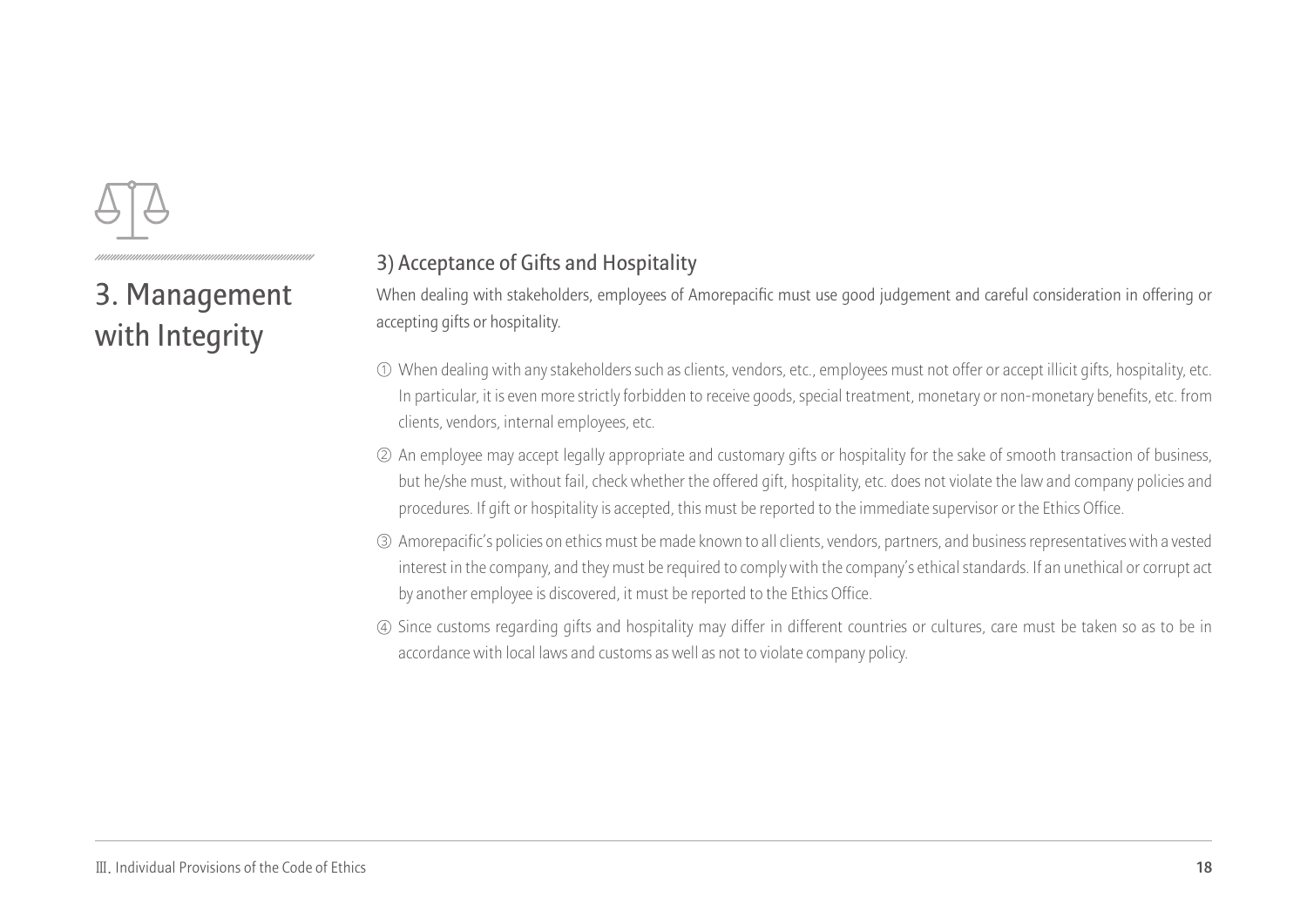

#### **4) Prohibition on Offering of Bribes**

Employees of Amorepacific must comply with the applicable country's law on bribery and the OECD Convention on Combating Bribery of Foreign Public Official in International Business Transactions (OECD member countries and countries that have signed the agreement), and shall not offer or promise goods or special treatment, etc. for the purpose of receiving illicit business profit.

- $\mathbb O$  Bribes or goods, special treatment, hospitality, or non-monetary benefit must not be offered or proposed to stakeholders for the purpose of obtaining business or personal profit.
- $\oslash$  An employee may offer legally appropriate and customary gifts or hospitality to stakeholders for the sake of smooth transaction  $\,$ of business, but in this case he/she must carefully consider whether it violates the law and company policies and procedures. Furthermore, before deciding to offer or propose such gifts or hospitality, it is required to consider if it exceeds the amount of threshold that the counterparty can accept.
- If an employee is pressured or requested to offer inappropriate or illicit goods, gifts, hospitality, etc. by a stakeholder in the process ③ of doing business or in a work-related situation, this must be reported to the Ethics Office within the company.
- $\oplus$  In the case of countries that have signed the OECD Convention on Combating Bribery of Foreign Public Official in International Business Transactions, bribes and illicit benefits are not to be offered to foreign public officials, for the purpose of business or work. Also, illegal facilitation payments are not to be offered to government offices or public officials of other countries. Foreign public officials, refer to the following types of persons:
	- **·**Those who live in foreign countries, and by means of being elected or appointed, serve in a legislative, executive, or judicial position;
	- **·**Those performing the duties of a public servant or representative for an international public organization.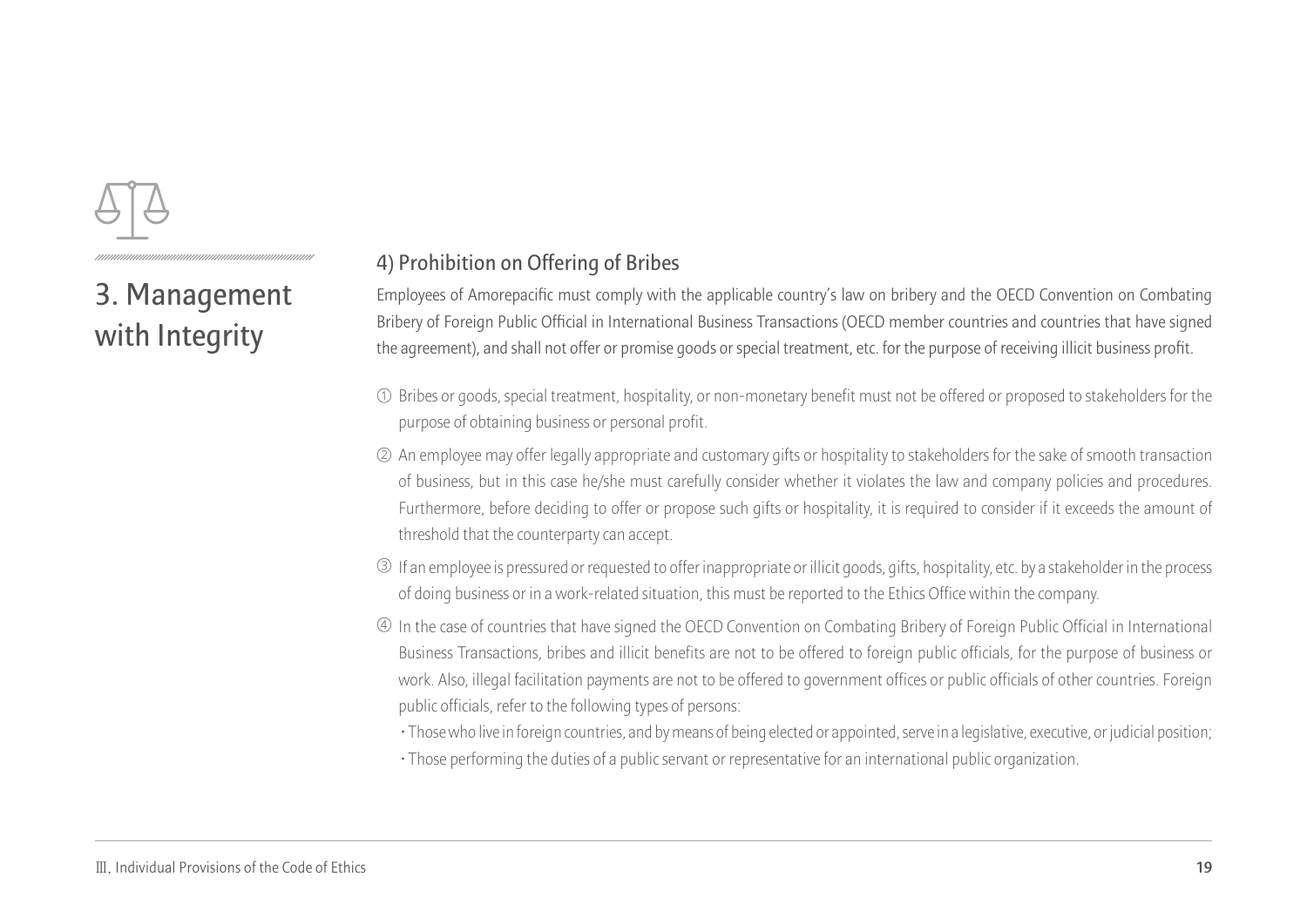

## **4. Harmonious Growth**

Amorepacific must build a fair trade relationship with a variety of stakeholders, and pursue a winwin management strategy based on such.

#### **1) Building a Fair Trade Relationship**

In business relationships with clients, vendors, etc., we pursue symbiosis through fair trade based on mutual trust and respect. In addition, we support the continuous growth and development of clients, vendors, etc., and share the profits derived from mutual innovation.

- In a business relationship, we must not take inappropriate advantage of our superior position to coerce a client, vendor, etc. into ① an unfair deal.
- Decisions on terminating a business relationship with a client or vendor must be made carefully, based on objective and fair ② criteria. Furthermore, we must retain evidences that prove the decision to terminate the deal was made reasonably and lawfully.
- Amorepacific's Code of Ethics must be informed to clients, vendors, partners, business representatives, etc. of the company, and ③ they must be required to comply with the company's ethical standards.
- Confidential information and unreleased internal information of the clients, vendors, etc. must be protected. ④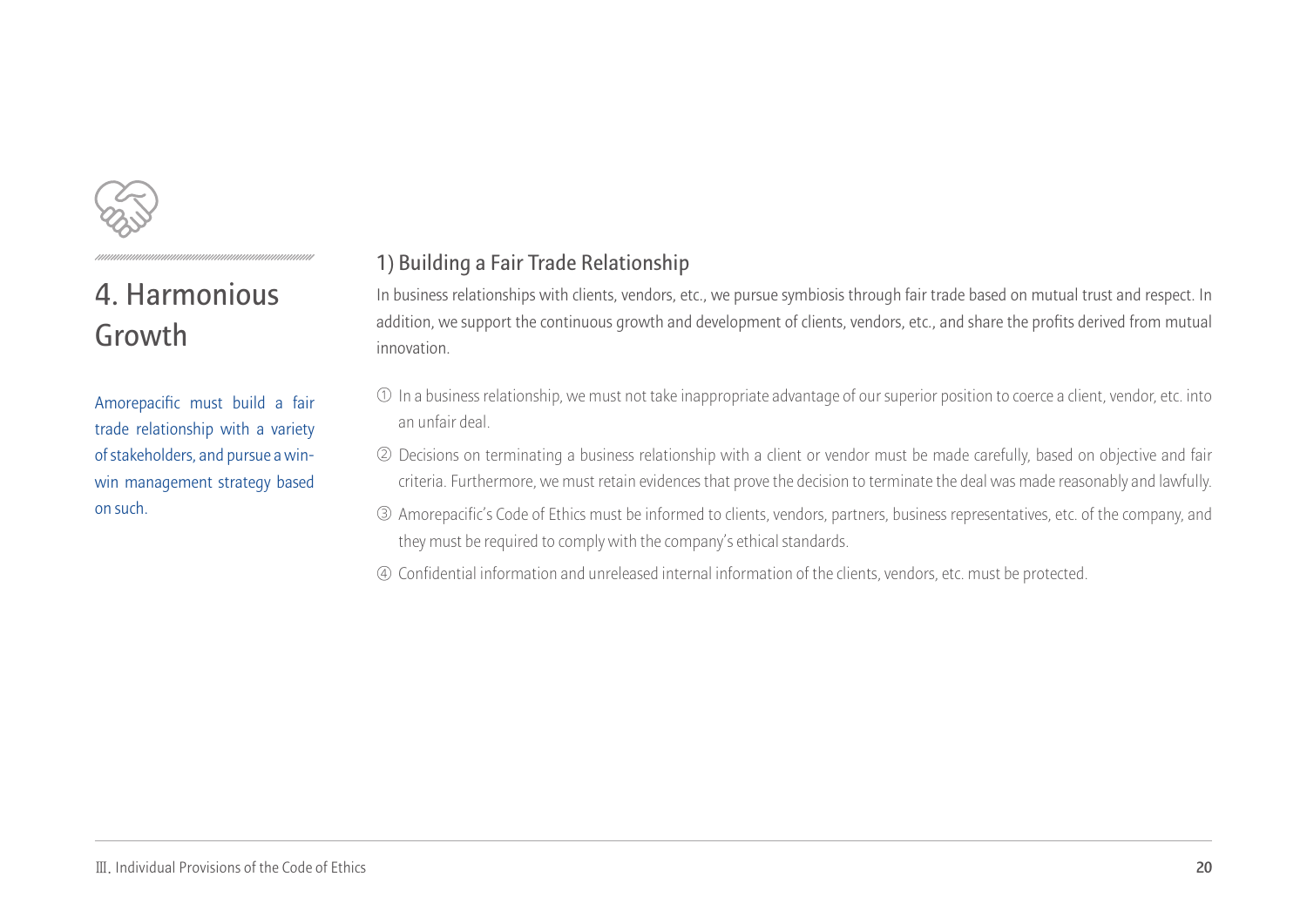

## **4. Harmonious Growth**

#### **2) Maintaining a Fair Competitive Relationship**

By competing with competitors in good faith, Amorepacific shows respect for the market economic order and pursues innovation and success for the company. We apply the free competition principle of securing customer trust through the quality of our products and services.

- We do not exchange information with competitors concerning prices, products, sales terms, sales regions, profits or margins, ① market share, methods of distribution, etc., nor do we use such information to collude, and we do not agree or discuss officially or unofficially to create such influences.
- We must not attend meetings or gatherings with competitors when the purpose of the meeting is unclear or the agenda for ② discussion is not defined. If it is needed to attend a meeting, gathering, etc. with a competitor, prior approval must be obtained from the immediate supervisor or the Legal Department.
- If an employee unexpectedly attends a meeting, gathering, etc. with a competitor, the details of the meeting must be written ③ and reported to the immediate supervisor or the Legal Department. Furthermore, if the purpose of a previously planned meeting or gathering has changed, he/she must immediately leave the premises and write and submit the details of the meeting to the immediate supervisor or the Legal Department.
- We must not contact a competitor or use unethical or illegal methods in order to gather undisclosed information of competitors. ④ Also, we must refrain from deliberately obstructing a supplier or a client of a competitor or making baseless defamatory statements about a competitor.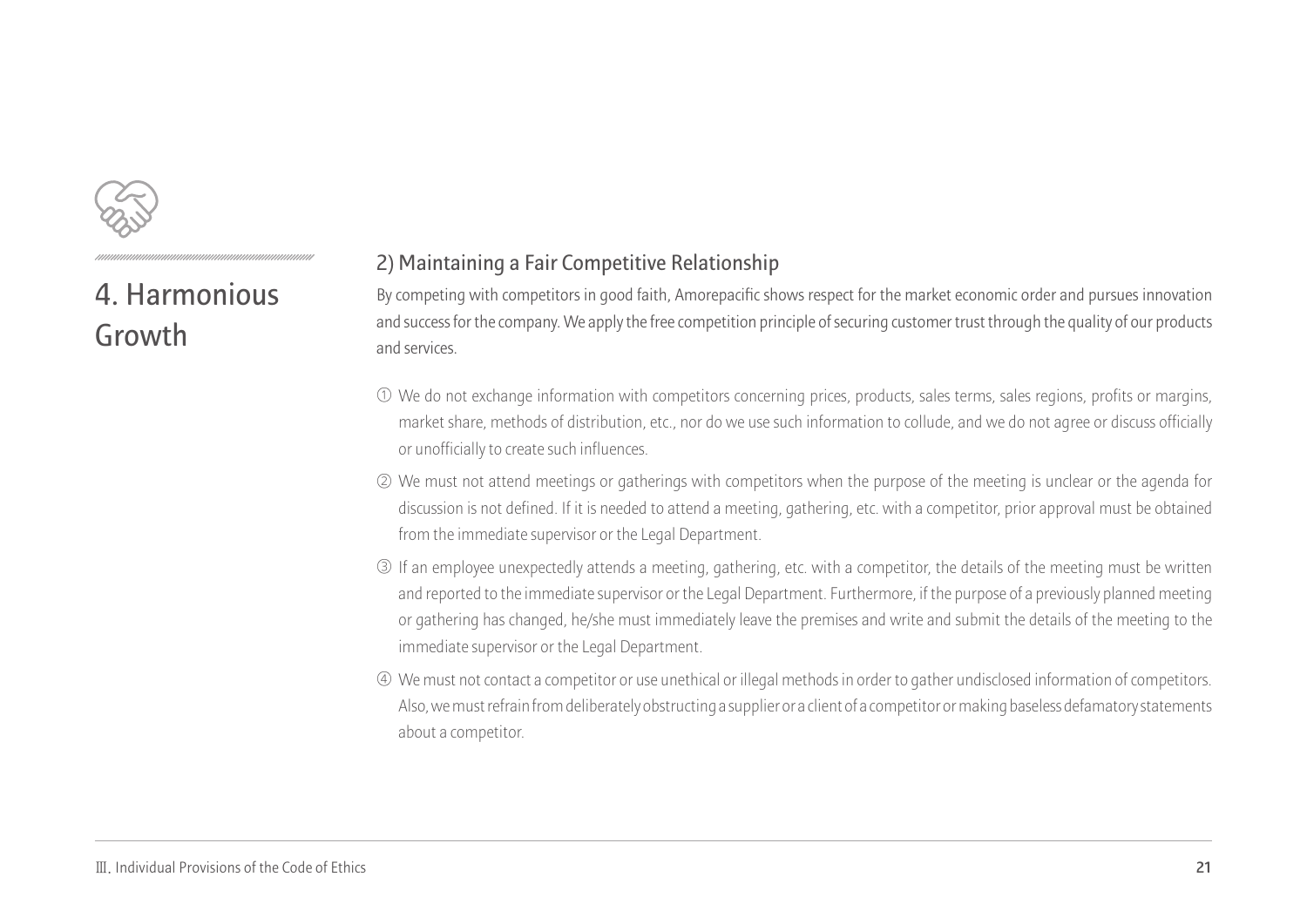

## **5. Protection of Company Assets**

Tangible and intangible assets owned by the company must be used in line with their original purpose, and we must put forth the utmost effort to protect them.

#### **1) Protection of Intellectual Property**

Employees of Amorepacific must understand that information and knowledge learned or acquired through work is the intellectual property of the company, and strive to protect it. Intellectual property of other companies and individuals must also be respected.

- Original technology, key strategies of the company, important work knowledge and other business secrets that must be kept ① confidential in order for the company to have a competitive edge must not be shared with anyone including colleagues without approval of the relevant organization's information protection manager and the immediate supervisor. With regards to business secrets, we shall comply with the company's information protection policies.
- $\oslash$  Intellectual property or important information, knowledge, etc. that belongs to the company must not be used in the pursuit of personal gain. Contents related to patents or business secrets must not be used after leaving the company.
- Designs, trademarks, technology, written works, and information owned by another company or individual may be used only ③ after the rights of use have been obtained from the owner and care must be taken not to purchase products or services that infringe intellectual property rights of others.
- If a problem arises in identifying, handling, and protecting intellectual property or business secrets, the problem must be consulted ④ with the Intellectual Property Department or the Legal Department without delay.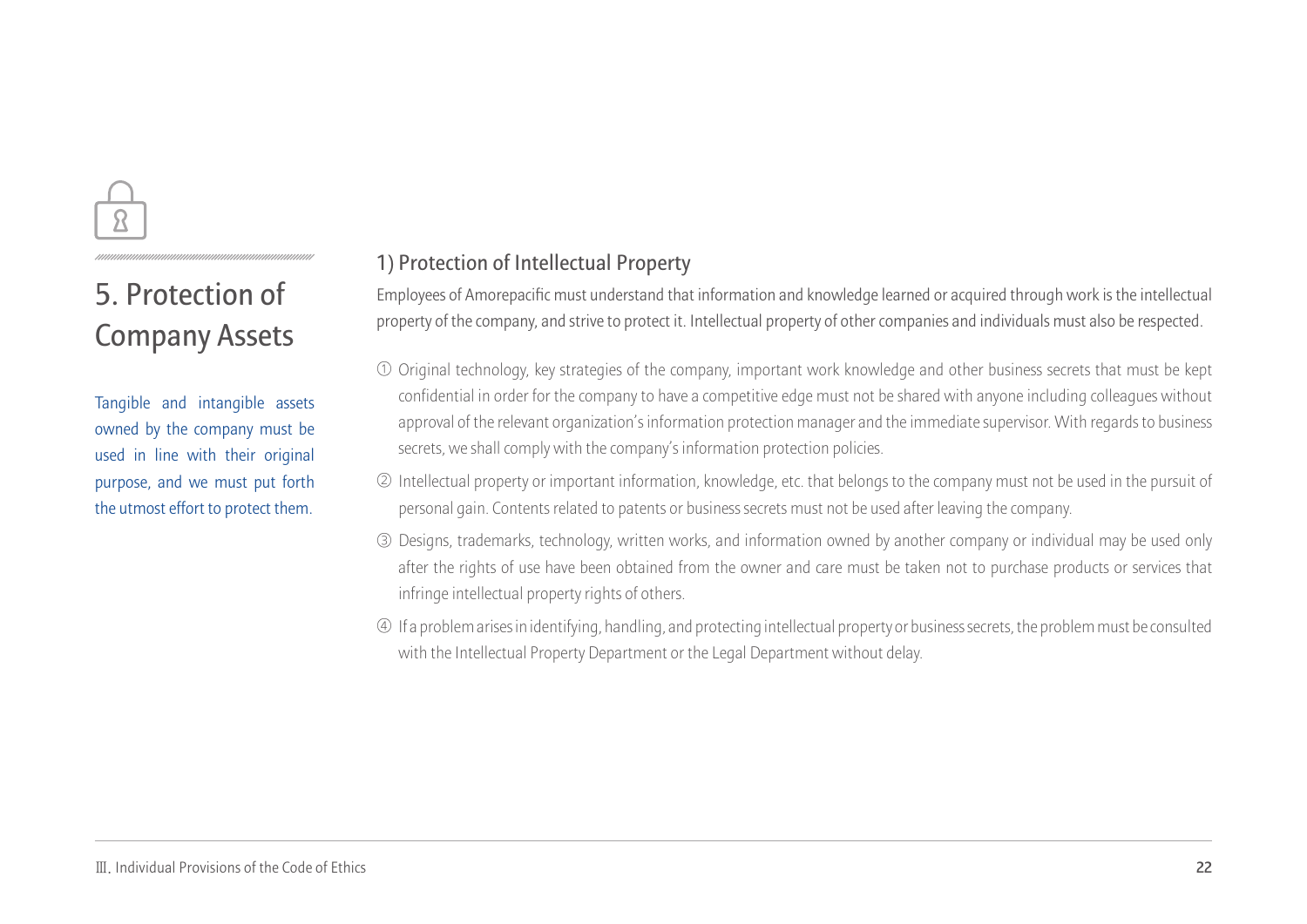## **5. Protection of Company Assets**

#### **2) Compliance with Security Policies and Prevention of Insider Trading**

The company's security policies are the minimum prevention mechanism for protecting the company's secrets, intellectual property, and important information assets from being leaked externally, publicized without authorization, or infringed upon by a third party. Therefore, they must be complied with at all costs, and one must not use or disclose the company's secrets, intellectual property, or unreleased information for one's personal gain.

- Excepting cases where it is necessary for the purpose of work, undisclosed internal information must not be leaked or communicated to ① the outside or a third party, and must also not be leaked to other employees not involved in that work. When such information needs to be communicated, the company's relevant policies must be carefully reviewed, and approval must be received from the immediate supervisor. Also, appropriate protection measures must be taken in order to prevent misuse of the information, such as a confidentiality agreement, etc.
- The company's important undisclosed internal information includes information related to the following: ②
	- **·**New product launch plans, marketing plans, strategic business plans, mergers and acquisitions or sale of the company, major changes in management, etc.;
	- **·**Pricing, production cost, invention/patent related information, technical specifications, prescriptions, information related to manufacturing processes, etc.;
	- **·**Information on financial and performance planning, matters concerning management such as changes to top management and major organizational changes, etc.;
	- **·**Key contracts, organizational charts, personal information of employees and customers, etc.
- Employees have a duty to protect the company's undisclosed information even in places outside of the workplace and at times ③ outside of working hours. When resigning, employees must not take internal information that was in their possession out of the company. If there is a justified reason for taking information out of the company, it needs to be approved by the immediate supervisor and the company's information protection manager.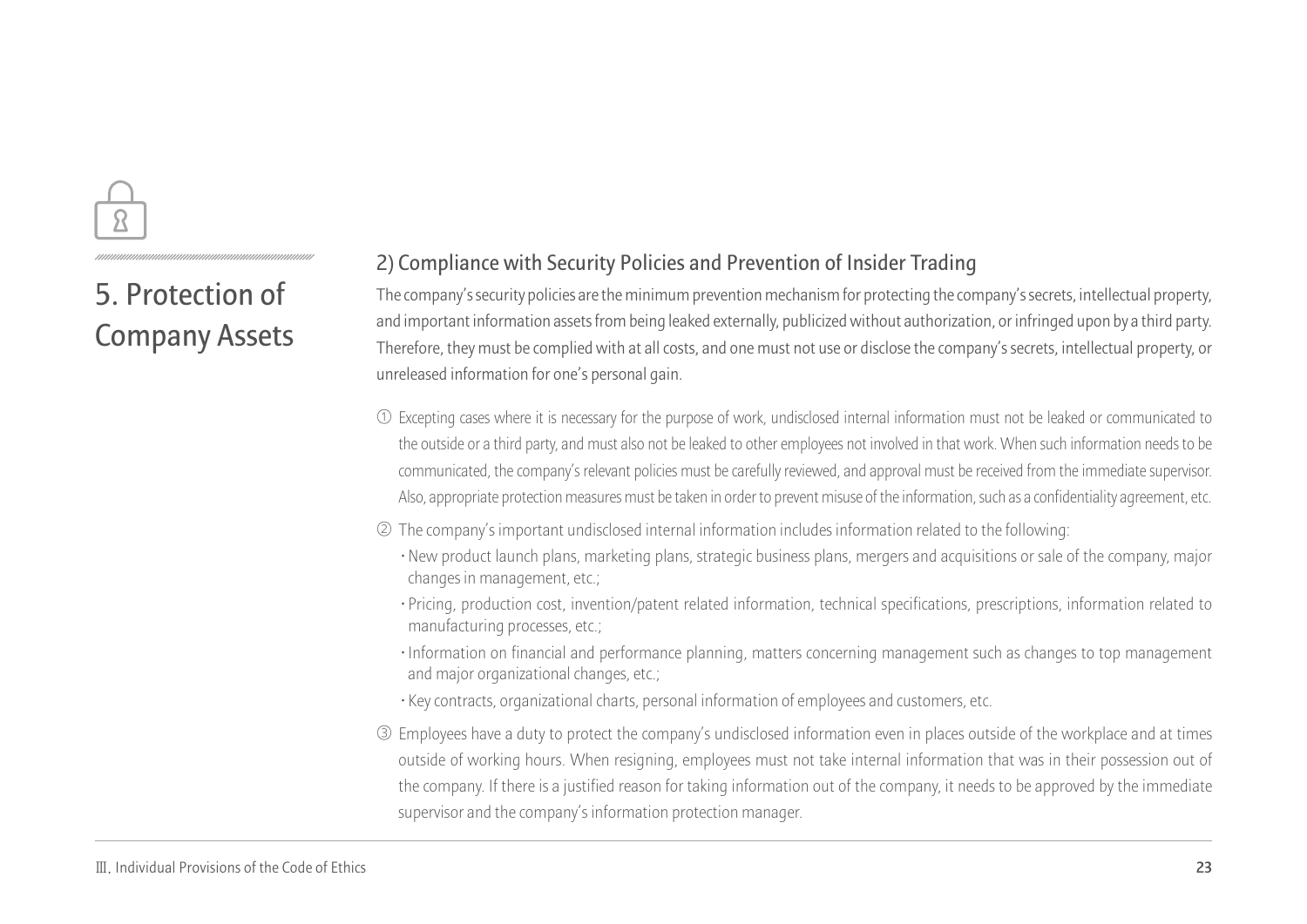

**5. Protection of Company Assets**

#### **3) Proper Use of Company Assets**

Arbitrary or dishonest use of the company's products, equipment, information, budget, etc. constitutes misuse of company assets and is not only a serious breach of ethics but also may result in a violation of the law.

- $\mathbb U$  All company assets must be used only for the purpose of work, therefore the company's products (including items not for retail  $\,$ sale such as products for internal use, testers, promotional items, etc.), facilities, equipment, budgets for expenses, etc. must not be used for personal benefit.
- ② In order to use company assets for a purpose other than work, approval must be obtained from the immediate supervisor and the company's Ethics Office. In order to use outputs from work or the company's important information for non-work related purposes such as outside lectures, appropriate protection measures must be taken in accordance with internal information protection policies.
- During work hours, employees must refrain from personal activities that interfere with work (personal duties, tasks unrelated ③ to work, online shopping, stock investment, etc.), and shall not use the company's computers and equipment for the purpose of obscene or unethical acts such as gambling, pornography, or similar activities.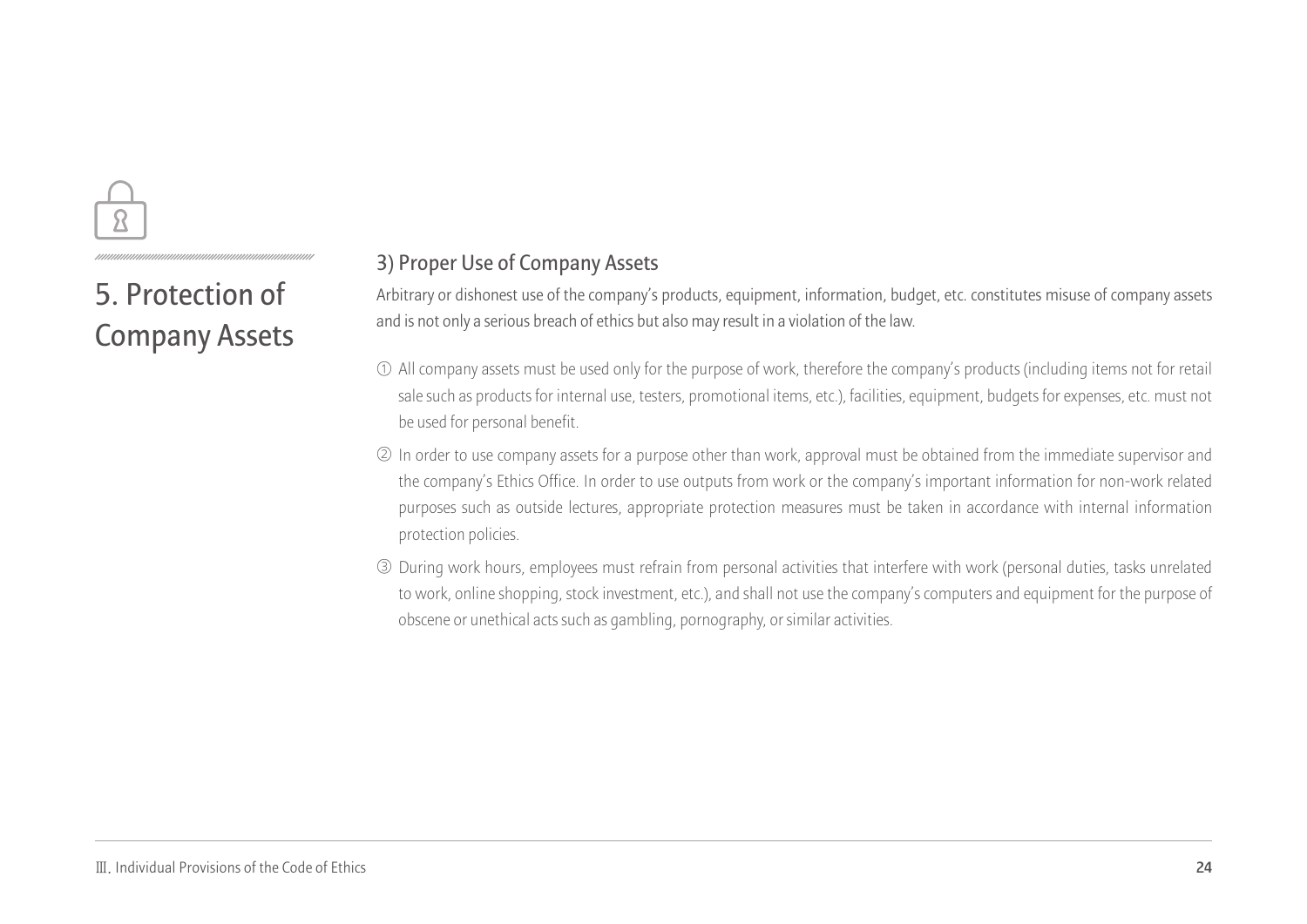

Amorepacific must be an enterprise that is essential to and respected by the society.

#### **1) Protection of the Environment**

Amorepacific protects the environment and ecosystem and conserves resources. We also contribute to make the world to be more beautiful and healthy place to live.

- We must develop environmentally-friendly and economical processes for production, logistics, and sales, thereby creating ① innovative environmental values.
- We must always keep in mind how our business affects the environment, and do our best to continually protect the environment. ②
- We must comply with laws regarding the environment, and must establish and faithfully live up to internal standards that are ③ stricter than legal standards. Furthermore, we must regularly monitor any changes to environment-related regulations to prevent the possibility of violating regulations regarding the environment in advance.
- We must regularly watch out for abnormal releases of all chemically poisonous substances that may directly affect the environment ④ or ecosystem as well as abnormal leaks into the atmosphere, soil, or rivers. If such spills or leaks occur, it must be reported without delay to the immediate supervisor and the Environmental Safety Department.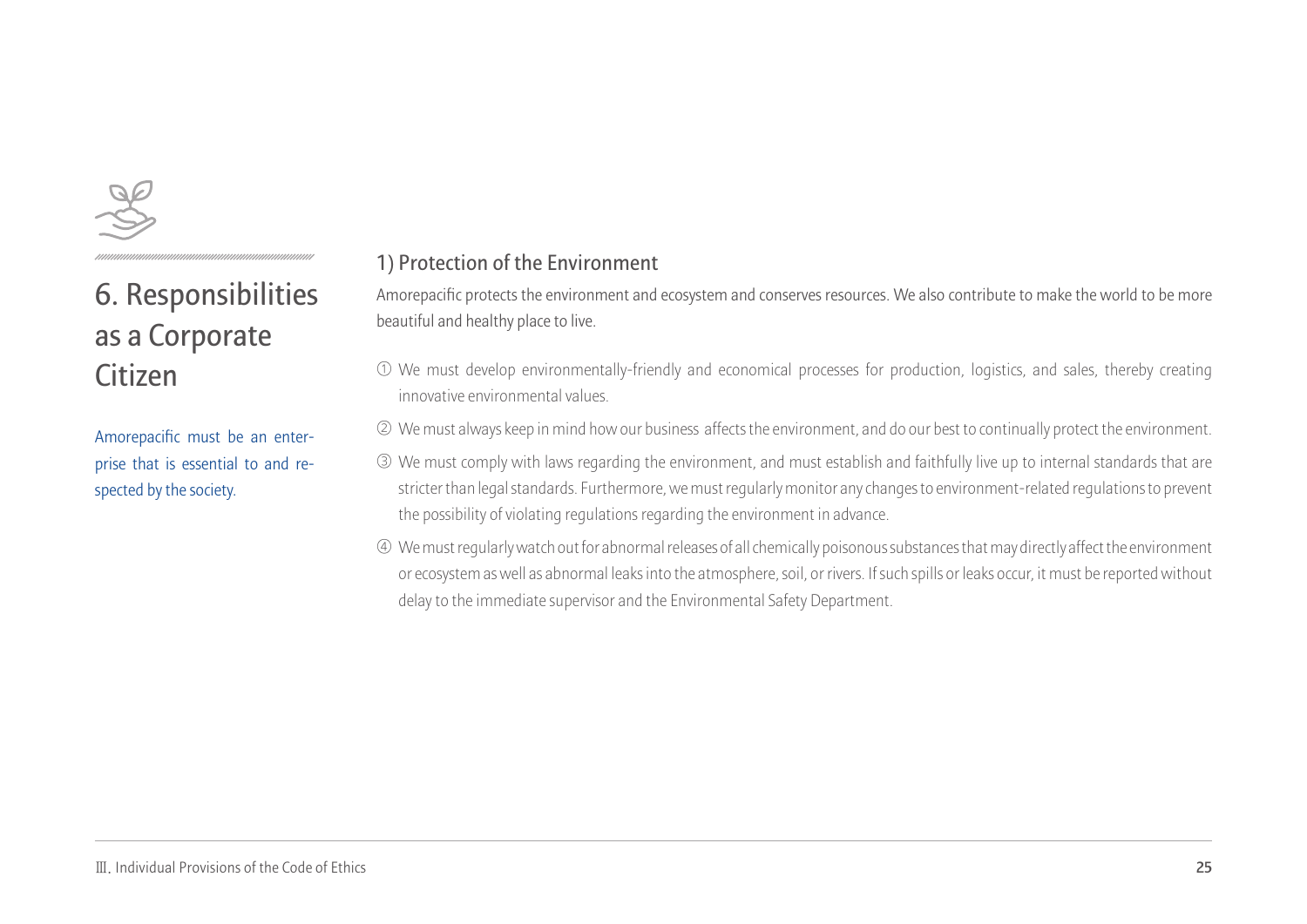

### **2) Contributions to the Local Community**

As a corporate citizen, Amorepacific faithfully fulfills the responsibilities and duties that society requires of an enterprise, and actively participates in activities that foster the development of the local community.

- $\mathbb O$  The company must actively support and participate in the welfare, culture, arts, etc. of the local community and fulfill its duty as a member of the community.
- All social contribution activities must reflect Amorepacific's ethical principles and social contribution principles, and we must ② participate with the clearly defined plan of cultivating a partnership with the local community.
- We do not pressure employees or stakeholders such as clients, vendors, etc. to contribute goods or monetary funds to social ③ contribution activities that Amorepacific supports.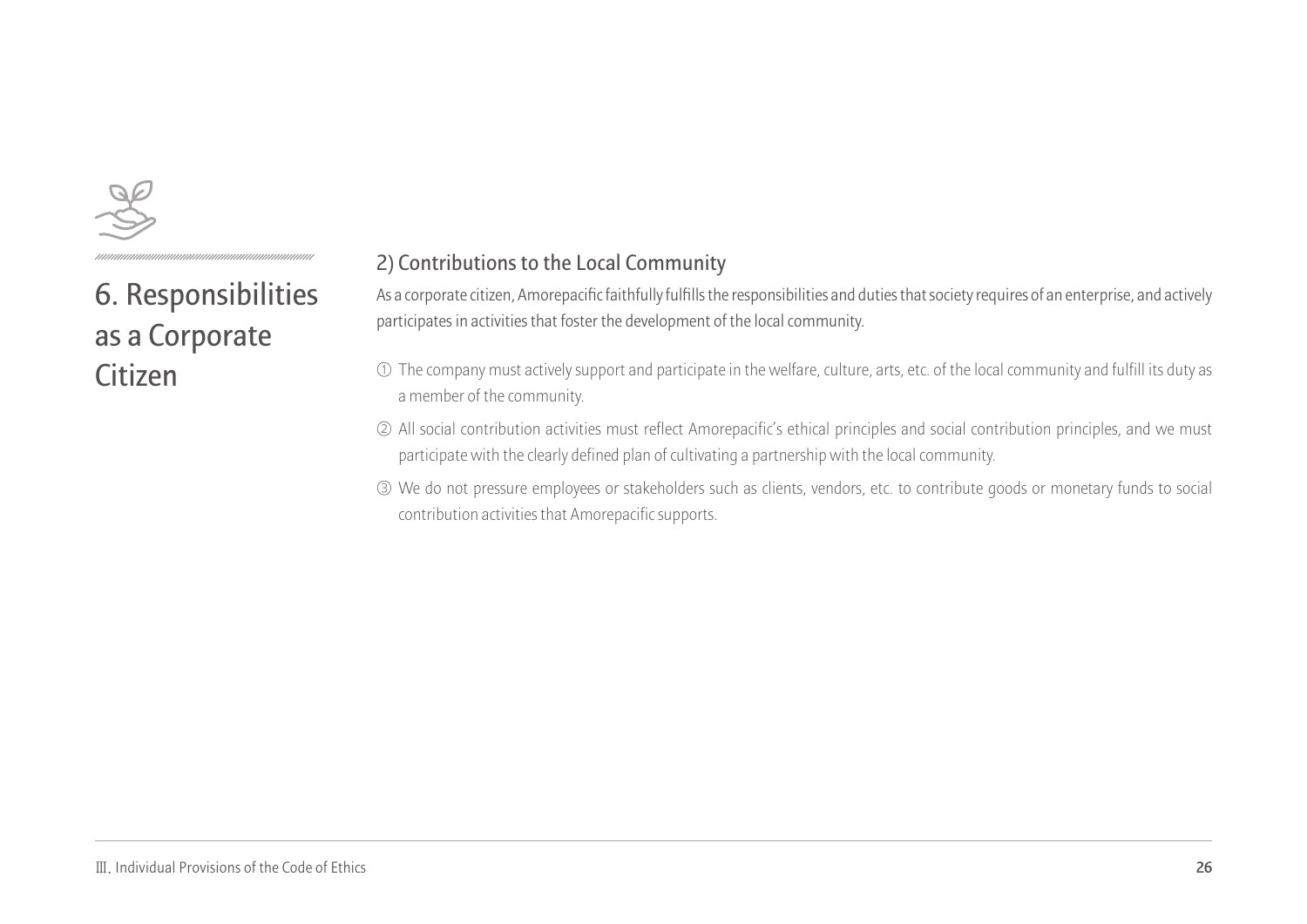

#### **3) Representing the Company**

Each and every individual should understand the fact that we represent Amorepacific. Every employee must behave as a mature citizen both inside and outside of the company, and shall fulfill our responsibilities to create a company that is loved by customers and society.

- $\mathbb O$  Employees must take care that their personal statements or opinions and acts, etc. are not mistaken for the company's opinions. Except for matters that are officially approved, we must make sure to clarify that such opinions are personal.
- The company's internal information and sensitive business information must not be shared or posted externally or online. When ② engaging in online activities such as SNS, etc. the company's social media guidelines must be followed both at work and in private.
- Employees shall not abuse one's status to criticize others, insult or discriminate against ethnicity, religion or gender. We must act ③ in accord with Amorepacific's ethical principles both at work and outside of the work.
- When making reference to the company, brand or work while responding to media or engaging in work-related SNS activities, ④ employees must identify themselves as a member of Amorepacific and state their name and position.
- All employees must refrain from violating the law of the country and local community, and must always bear in mind the ⑤ consequences of their actions and strive to maintain the company's reputation.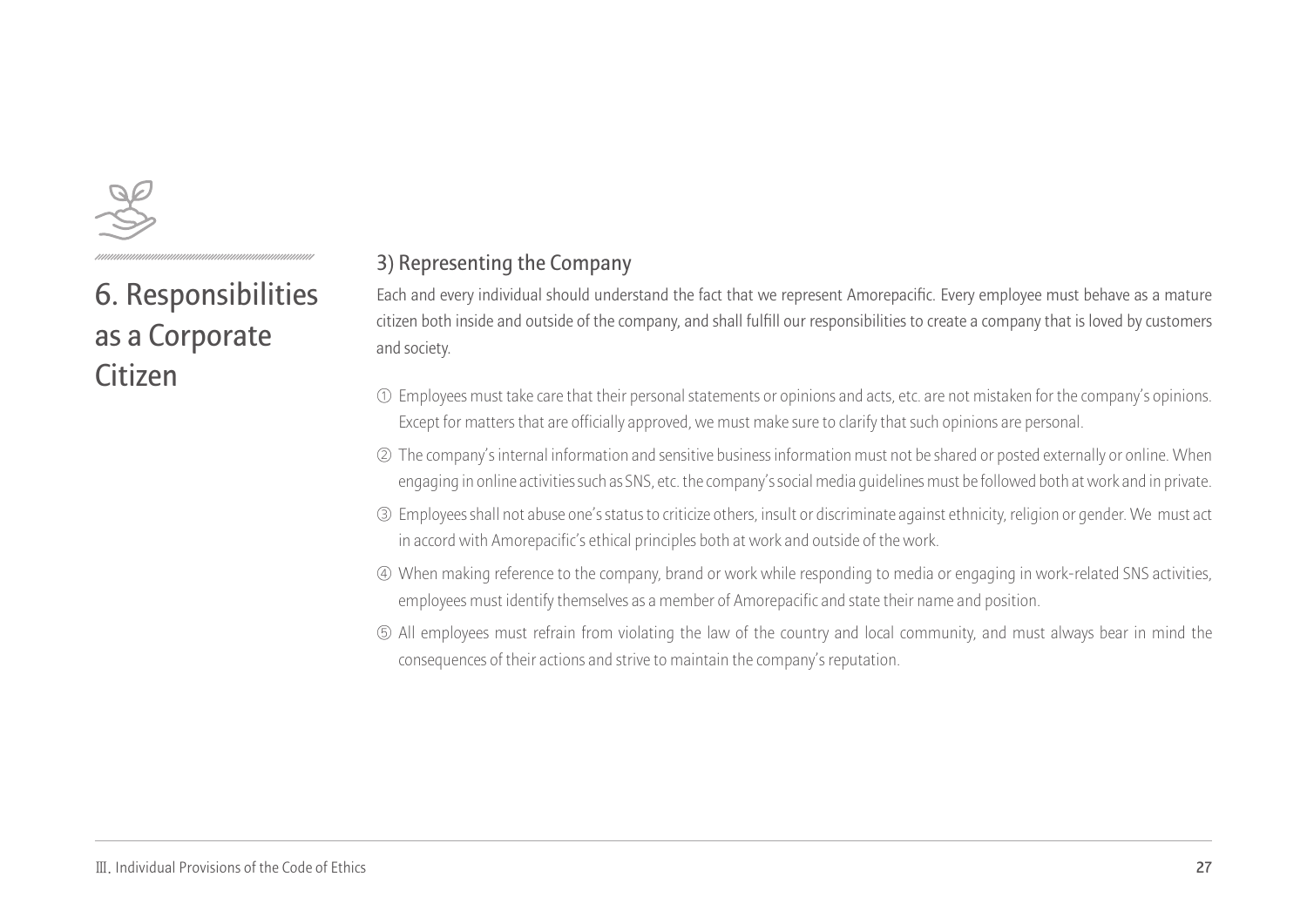

#### **4) Maintaining Political Neutrality**

Amorepacific does not, directly or indirectly, participate in domestic or international political affairs and pursues political neutrality.

- $\mathbb O$  The company and its employees do not provide illegal political contributions or amenities.
- $\oslash$  If an employee personally engages in political activities, a care must be taken to make sure that personal statements, opinions, or actions do not appear to be representing the company.
- Employees may not use work time or company assets in order to participate in political activities, and if they cannot faithfully ③ perform their duties due to personal participation in political activities, they must inform their immediate supervisor and the Ethics Office.